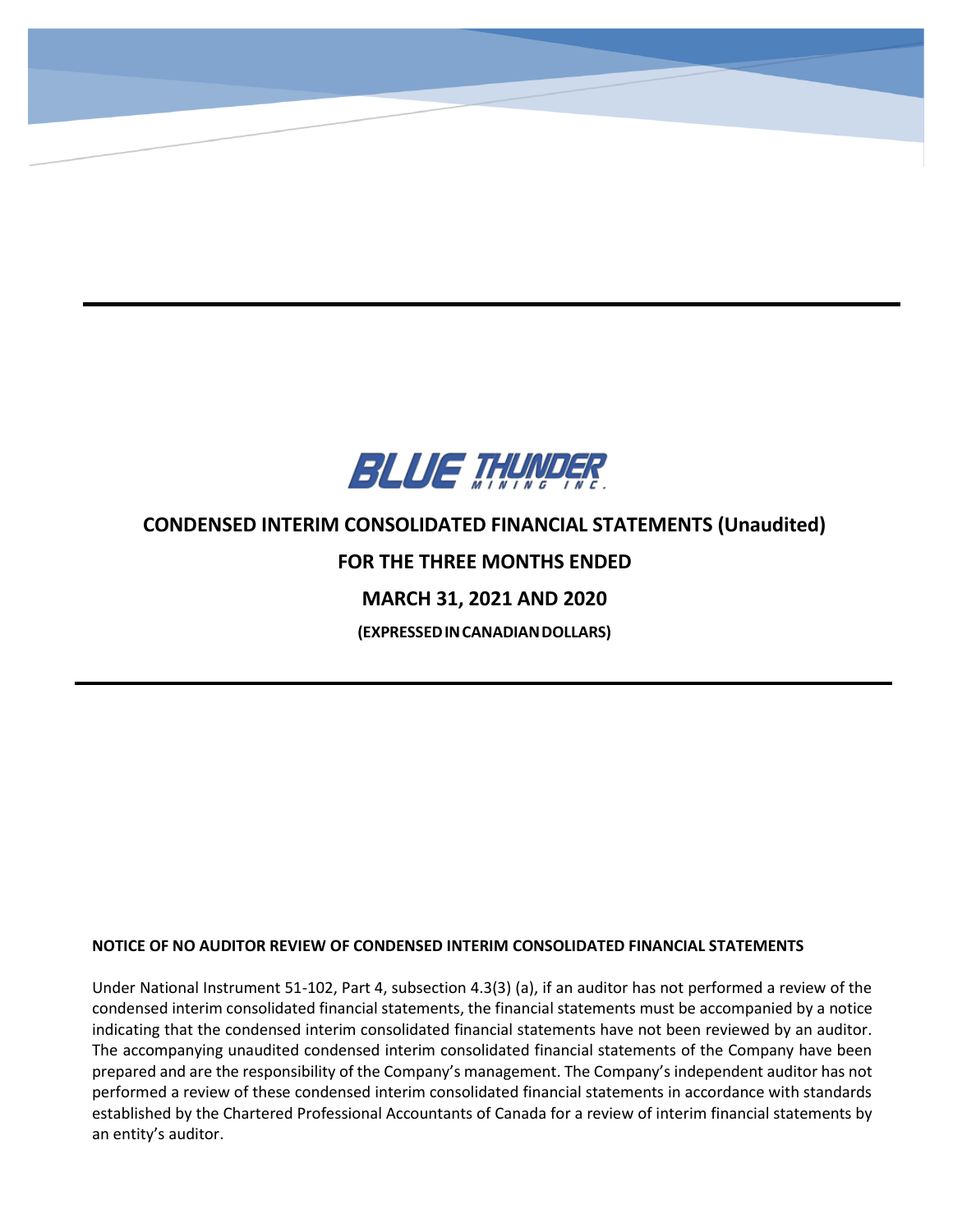#### **CONDENSED INTERIM CONSOLIDATED STATEMENTS OF FINANCIAL POSITION (Unaudited) (Expressed in Canadian Dollars)**

|                                         |             | March 31,   | December 31, |
|-----------------------------------------|-------------|-------------|--------------|
| As at                                   |             | 2021        | 2020         |
|                                         | <b>Note</b> | \$          | \$           |
| <b>ASSETS</b>                           |             |             |              |
| <b>Current assets</b>                   |             |             |              |
| Cash                                    |             | 2,343,095   | 3,088,695    |
| Sundry receivables and prepaid expenses | 5           | 302,738     | 253,817      |
| <b>Total current assets</b>             |             | 2,645,833   | 3,342,512    |
|                                         |             |             |              |
| <b>Non-current assets</b>               |             |             |              |
| Exploration and evaluation assets       | 13          | 960,477     | 947,977      |
| <b>TOTAL ASSETS</b>                     |             | 3,606,310   | 4,290,489    |
|                                         |             |             |              |
| <b>LIABILITIES AND EQUITY</b>           |             |             |              |
| <b>Current liabilities</b>              |             |             |              |
| Amounts payable and accrued liabilities | 6,16        | 235,746     | 360,127      |
| Flow-through share premium liability    | 8           | 552,192     | 652,677      |
|                                         |             |             |              |
| <b>Total liabilities</b>                |             | 787,938     | 1,012,804    |
| <b>EQUITY</b>                           |             |             |              |
|                                         |             |             |              |
| Share capital                           | 9           | 6,118,689   | 6,118,689    |
| Warrants                                | 10          | 553,749     | 582,937      |
| Contributed surplus                     | 11          | 1,071,878   | 1,056,311    |
| Accumulated deficit                     |             | (4,925,760) | (4,480,252)  |
| <b>Total equity</b>                     |             | 2,818,372   | 3,277,685    |
| <b>TOTAL LIABILITIES AND EQUITY</b>     |             | 3,606,310   | 4,290,489    |
|                                         |             |             |              |
| Nature of operations and going concern  | 1,2         |             |              |
| Commitments and contingencies           | 1,8,13,19   |             |              |
| Subsequent events                       | 20          |             |              |
| APPROVED BY THE BOARD:                  |             |             |              |
| Signed, "Chad Williams", Director       |             |             |              |

Signed, "Elaine Ellingham", Director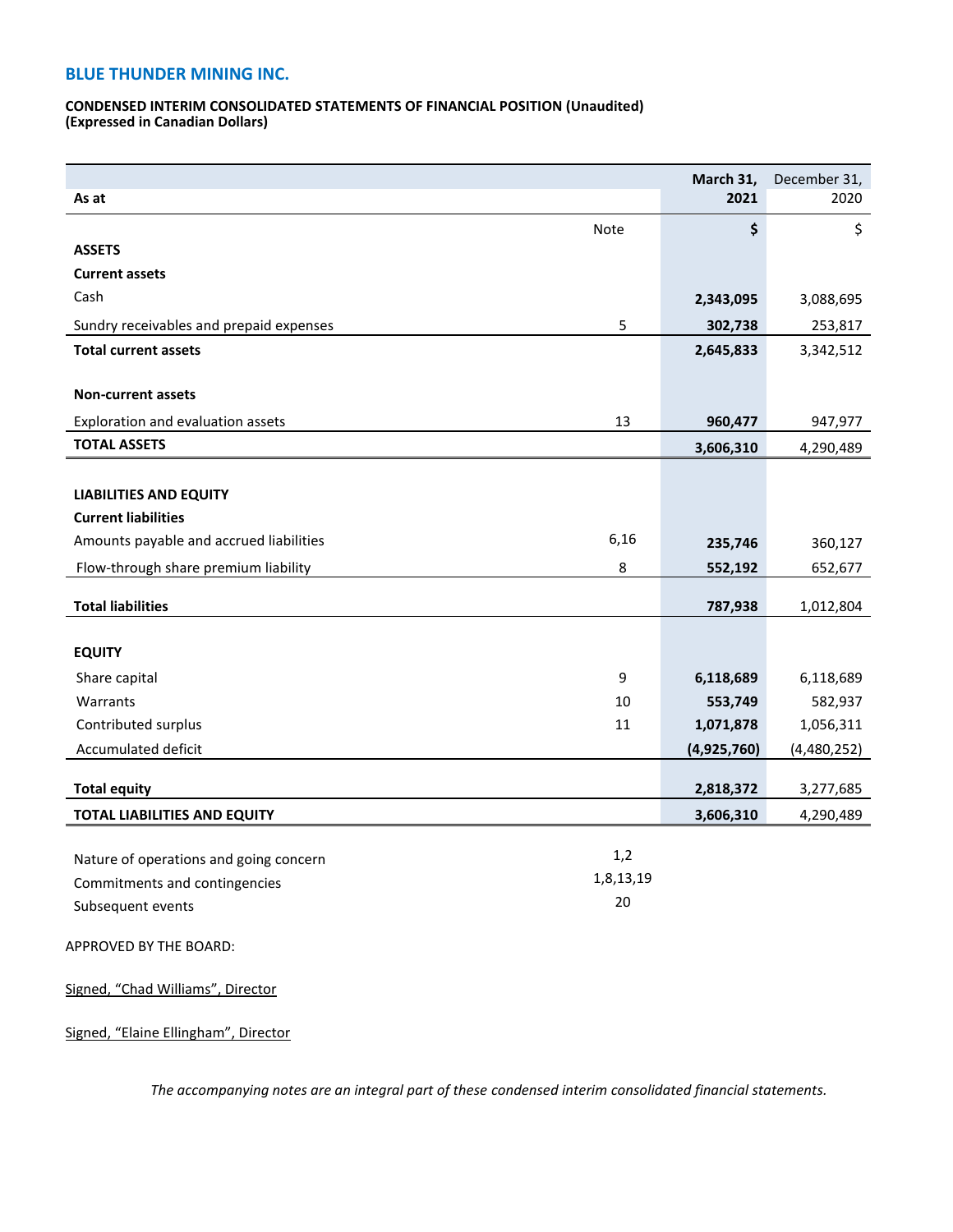#### **CONDENSED INTERIM CONSOLIDATED STATEMENTS OF LOSS AND COMPREHENSIVE LOSS (Unaudited) (Expressed in Canadian Dollars)**

| For the three months ended,                                  |      | March 31,   |            |
|--------------------------------------------------------------|------|-------------|------------|
|                                                              |      | 2021        | 2020       |
|                                                              | Note | \$          | \$         |
| <b>Operating Expenses</b>                                    |      |             |            |
| Exploration and evaluation expenditures                      | 14   | 392,030     | 85,882     |
| General and administrative expenses                          | 15   | 184,224     | 211,494    |
| <b>Total expenses</b>                                        |      | 576,254     | 297,376    |
|                                                              |      |             |            |
| Other expenses (income)                                      |      |             |            |
| Transaction cost of qualifying transaction                   | 17   |             | 596,448    |
| Flow-through share premium                                   | 8    | (100, 485)  | (4, 546)   |
| Interest (income) expense                                    |      | (1,073)     | (992)      |
| Loss and comprehensive loss for the period                   |      | 474,696     | 888,286    |
|                                                              |      |             |            |
| <b>Basic and diluted loss per share</b>                      | 12   | \$0.00      | \$0.02\$   |
|                                                              |      |             |            |
| Weighted average number of common shares - basic and diluted |      | 102,606,404 | 46,516,024 |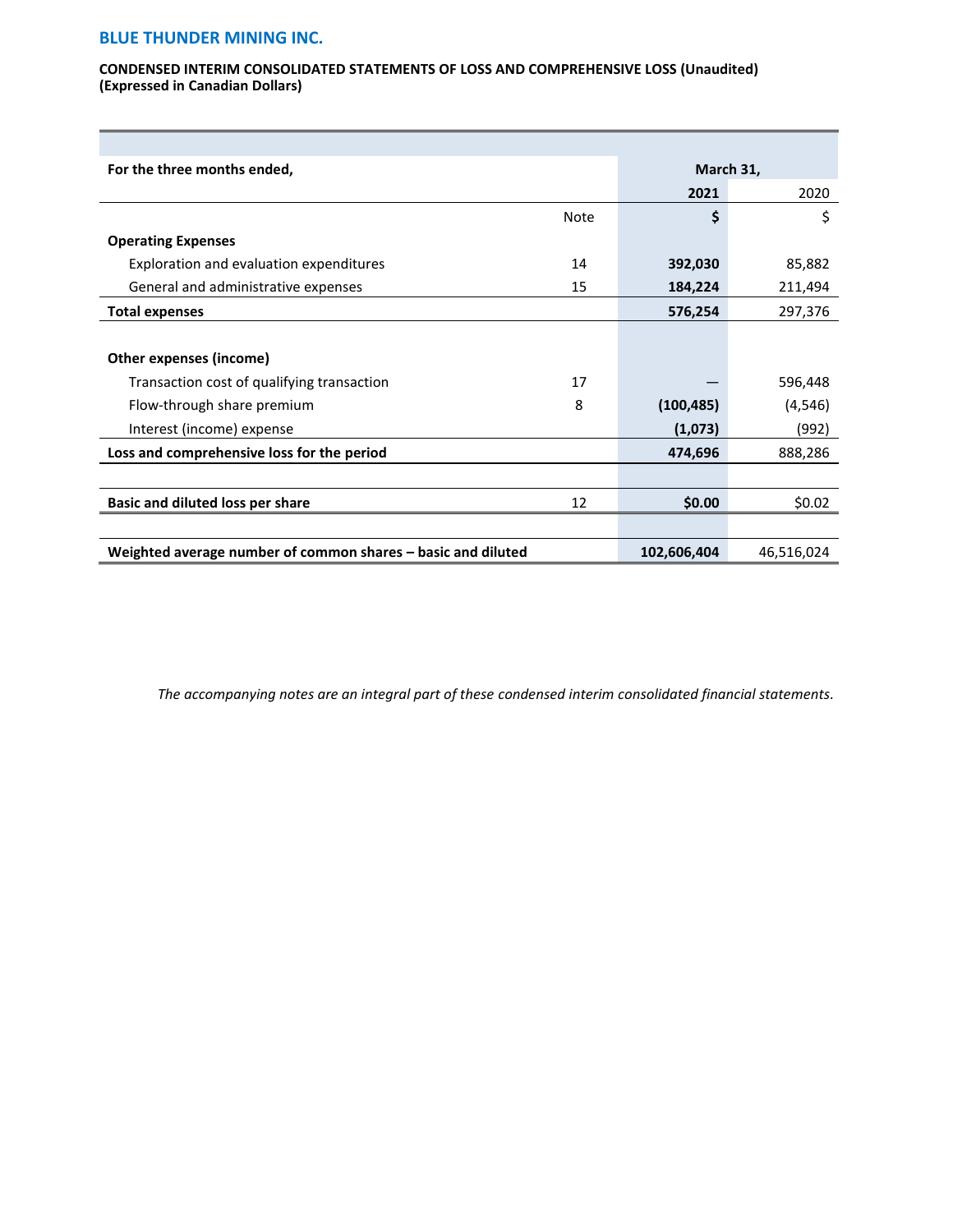#### **CONDENSED INTERIM CONSOLIDATED STATEMENTS OF CASH FLOWS (Unaudited) (Expressed in Canadian Dollars)**

| For the three months ended,                      |             | March 31,  |            |
|--------------------------------------------------|-------------|------------|------------|
|                                                  |             | 2021       | 2020       |
|                                                  | <b>Note</b> | \$         | \$         |
| Cash flows from the following activities:        |             |            |            |
| <b>Operating activities:</b>                     |             |            |            |
| Net (loss) for the period                        |             | (474, 696) | (888, 286) |
| Adjustments for:                                 |             |            |            |
| Transaction costs of qualifying transaction      | 17          |            | 596,448    |
| Share-based compensation                         | 11          | 15,383     |            |
| Flow-through share premium                       | 8           | (100, 485) | (4, 546)   |
| Sundry receivables and prepaid expenses          |             | (48, 921)  | (4, 145)   |
| Amounts payable and accrued liabilities          |             | (124, 381) | 33,475     |
| Net cash used in operating activities            |             | (733, 100) | (267, 054) |
|                                                  |             |            |            |
| Investing activities:                            |             |            |            |
| Acquisition of exploration and evaluation assets |             | (12,500)   |            |
| Net cash used in investing activities            |             | (12,500)   |            |
|                                                  |             |            |            |
| <b>Financing activities:</b>                     |             |            |            |
| Proceeds from private placements                 | 9           |            | 250,235    |
| Share issue costs                                | 9           |            | (17, 518)  |
| Exercise of stock options                        | 11          |            | 11,900     |
| Cash acquired from qualifying transaction        | 17          |            | 525,000    |
| Net cash provided by financing activities        |             |            | 769,617    |
|                                                  |             |            |            |
| Net change in cash                               |             | (745, 600) | 502,563    |
| Cash, beginning of period                        |             | 3,088,695  | 396,176    |
| Cash, end of period                              |             | 2,343,095  | 898,739    |
|                                                  |             |            |            |

| Value of common shares issued for acquisition of exploration and evaluation<br>assets (note 9,13) | \$150,000 |
|---------------------------------------------------------------------------------------------------|-----------|
| Broker warrants issued in connection with private placements (note 9)                             | \$5,276   |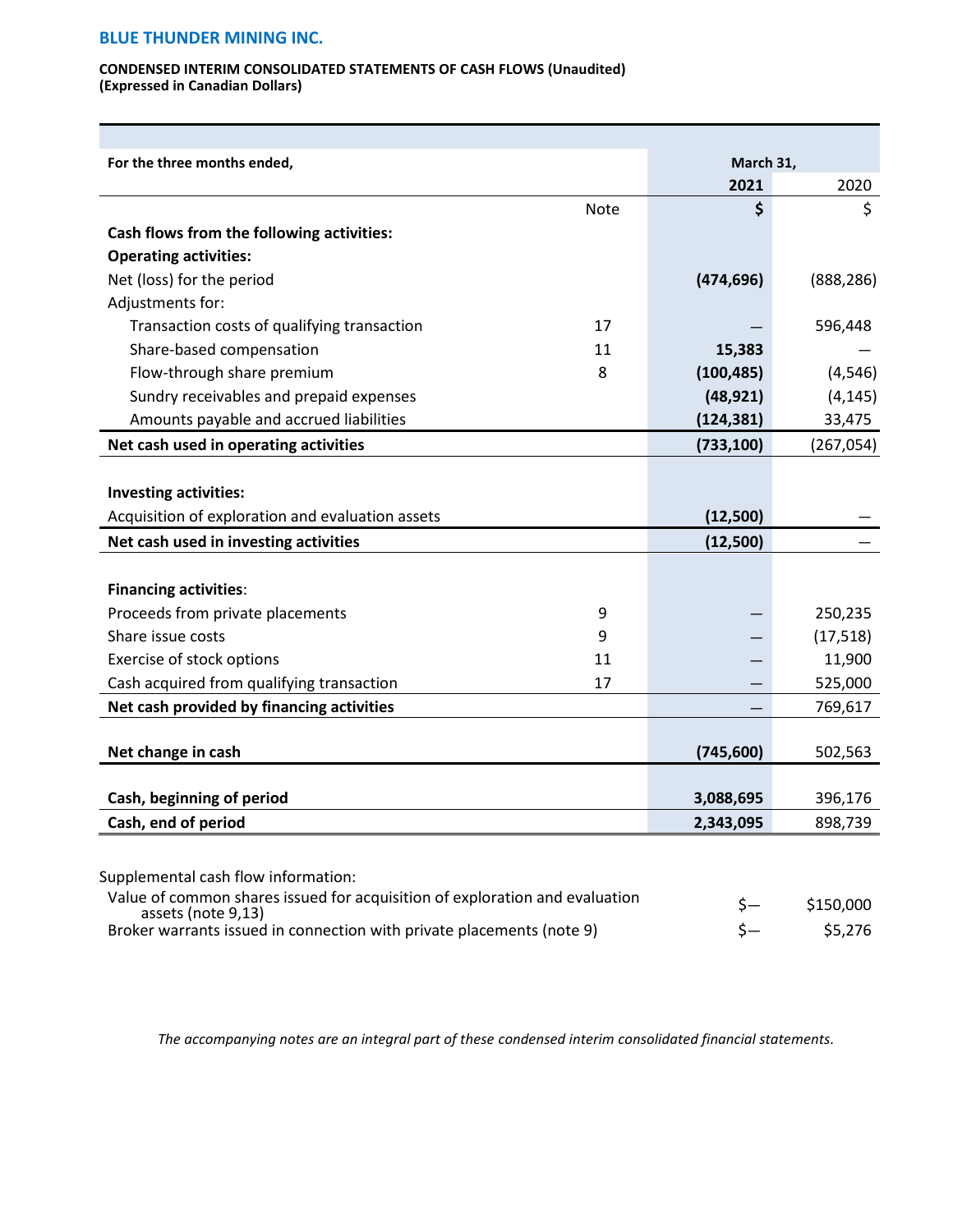▀

#### **CONDENSED INTERIM CONSOLIDATED STATEMENTS OF CHANGES IN SHAREHOLDERS' EQUITY (Unaudited) (Expressed in Canadian Dollars)**

|                                 |      | <b>CAPITAL</b> |               | <b>RESERVES</b> |             | <b>EQUITY</b>      |               |
|---------------------------------|------|----------------|---------------|-----------------|-------------|--------------------|---------------|
|                                 |      |                |               |                 | Contributed | <b>Accumulated</b> |               |
|                                 | Note | # Shares       | Share capital | <b>Warrants</b> | surplus     | deficit            | <b>Total</b>  |
| Balance, December 31, 2019      |      | 38,846,840     | \$1,109,699   | \$145,075       | \$806,628   | \$(1,551,016)      | \$510,386     |
| Private placements              | 9    | 1,919,603      | 250,235       |                 |             |                    | 250,235       |
| Less share issue costs          | 9    |                | (22, 794)     | 5,276           |             |                    | (17, 518)     |
| Warrants issued                 | 9    |                | (37, 329)     | 37,329          |             |                    |               |
| Shares issued for qualifying    |      |                |               |                 |             |                    |               |
| transaction                     | 9,17 | 9,604,068      | 1,062,444     | 10,972          | 48,032      |                    | 1,121,448     |
| Expiration of warrants          | 10   |                |               | (10, 972)       |             | 10,972             |               |
| Shares issued as consideration  | 9,13 | 1,150,307      | 150,000       |                 |             |                    | 150,000       |
| Exercise of stock options       | 9,11 | 319,486        | 28,349        |                 | (16, 449)   |                    | 11,900        |
| Net loss and comprehensive loss |      |                |               |                 |             | (888, 286)         | (888, 286)    |
| Balance, March 31, 2020         |      | 51,840,304     | \$2,540,604   | \$187,680       | \$838,211   | \$(2, 428, 330)    | \$1,138,165   |
| Private placements              | 9    | 42,452,299     | 4,701,712     |                 |             |                    | 4,701,712     |
| Less share issue costs          | 9    |                | (529, 858)    | 141,347         |             |                    | (388, 511)    |
| Shares issued for property      |      |                |               |                 |             |                    |               |
| acquisition                     | 9    | 4,614,436      | 438,871       |                 |             |                    | 438,871       |
| Shares issued for data purchase |      |                |               |                 |             |                    |               |
| agreement                       | 9    | 3,200,000      | 320,000       |                 |             |                    | 320,000       |
| Warrants issued                 | 9    |                | (323, 255)    | 323,255         |             |                    |               |
| Share-based compensation        | 11   |                |               |                 | 243,810     |                    | 243,810       |
| Flow-through share premium      |      |                | (1,075,070)   |                 |             |                    | (1,075,070)   |
| <b>Expiration of warrants</b>   | 10   |                |               | (69, 345)       |             | 69,345             |               |
| Exercise of stock options       | 9,11 | 499,365        | 45,685        |                 | (25, 710)   |                    | 19,975        |
| Net loss and comprehensive loss |      |                |               |                 |             | (2, 121, 267)      | (2, 121, 267) |
| Balance, December 31, 2020      |      | 102,606,404    | \$6,118,689   | \$582,937       | \$1,056,311 | \$(4,480,252)      | \$3,277,685   |
| <b>Expiration of warrants</b>   | 10   |                |               | (29, 188)       |             | 29,188             |               |
| Share-based compensation        | 11   |                |               |                 | 15,383      |                    | 15,383        |
| Net loss and comprehensive loss |      |                |               |                 |             | (474, 696)         | (474, 696)    |
| <b>Balance, March 31, 2021</b>  |      | 102,606,404    | \$6,118,689   | \$553,749       | \$1,071,694 | \$(4,925,760)      | \$2,818,372   |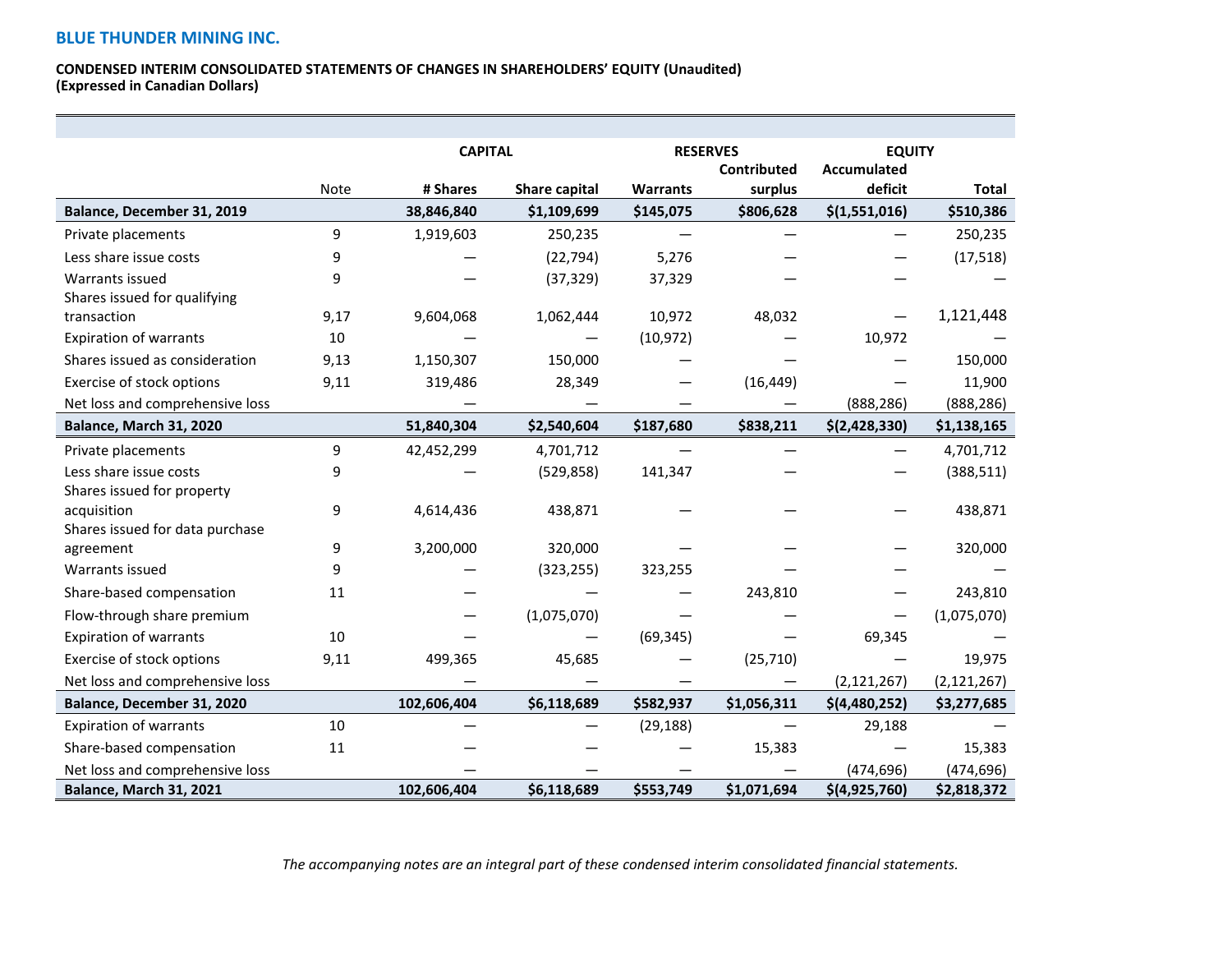# **1. Nature of Operations**

Blue Thunder Mining Inc. (formerly Platform Eight Capital Corp ("Platform Eight"), the "Company" or "BTMI") was incorporated pursuant to the Business Corporations Act (Ontario) on April 28, 2017. Its corporate office is located at 401 Bay Street, Suite 2704, P.O. Box 4, Toronto, Ontario, Canada, M5H 2Y4 and its shares are traded on the TSX Venture Exchange ("TSXV") under the symbol "BLUE" and on the OTCQB Venture Market ("OTCQB") under the symbol "BLTMF".

BTMI is an exploration company engaged in the identification, evaluation, acquisition and exploration of gold properties in Québec. The Company holds a 100% interest in five non-contiguous mineral exploration properties near Chibougamau, Québec.

On November 28, 2019, Blue Thunder Mining Corporation ("BTMC") entered into an amalgamation agreement ("Amalgamation Agreement") with Platform Eight, a TSXV-listed capital pool company, to complete a reverse takeover transaction (the "BTM Transaction"). On February 12, 2020, pursuant to the Amalgamation Agreement, Platform Eight completed a three-cornered amalgamation with BTMC, with the resulting corporation being continued under the name "Blue Thunder Mining Inc.". See note 17 – *Qualifying Transaction*.

Pursuant to the Amalgamation Agreement, each common share of Platform Eight was exchanged for one common share of BTMI, and each common share of BTMC was exchanged for 26.8476 common shares of BTMI. Following completion of the BTM Transaction each outstanding stock option and warrant to purchase Platform Eight and BTMC common shares were exercisable to purchase BTMI common shares at the same exchange ratios. All shares, options and warrants and per share, option and warrant data have been retroactively adjusted to reflect the exchange ratio as if occurred at the earliest period presented. These condensed interim consolidated financial statements are presented for accounting purposes as a continuation of BTMC, reflecting the acquisition of Platform Eight on a reverse acquisition basis.

# **2. Going Concern**

These condensed interim consolidated financial statements ("Interim Financial Statements") were prepared on a going concern basis of presentation, which contemplates the realization of assets and settlement of liabilities as they become due in the normal course of operations for the next fiscal year. For the three months ended March 31, 2021, the Company incurred a net loss of \$474,696 (March 31, 2020 - \$888,286) and accumulated deficit was \$4,925,760 (December 31, 2020 - \$4,480,252).

These Interim Financial Statements do not give effect to any adjustments which would be necessary should the Company be unable to continue as a going concern and thus be required to realize its assets and discharge its liabilities in other than the normal course of business and at amounts different from those reflected in these Interim Financial Statements.

Although the Company has taken steps to verify title to exploration and evaluation properties in which it has an interest, in accordance with industry standards for the current stage of exploration of such properties, these procedures do not guarantee the Company's title. Property title may be subject to government licensing requirements or regulations, social licensing requirements, unregistered prior agreements, unregistered claims, aboriginal claims, and non-compliance with regulatory and environmental requirements. The Company's assets may also be subject to increases in taxes and royalties, renegotiation of contracts, expropriation of properties, and political uncertainty.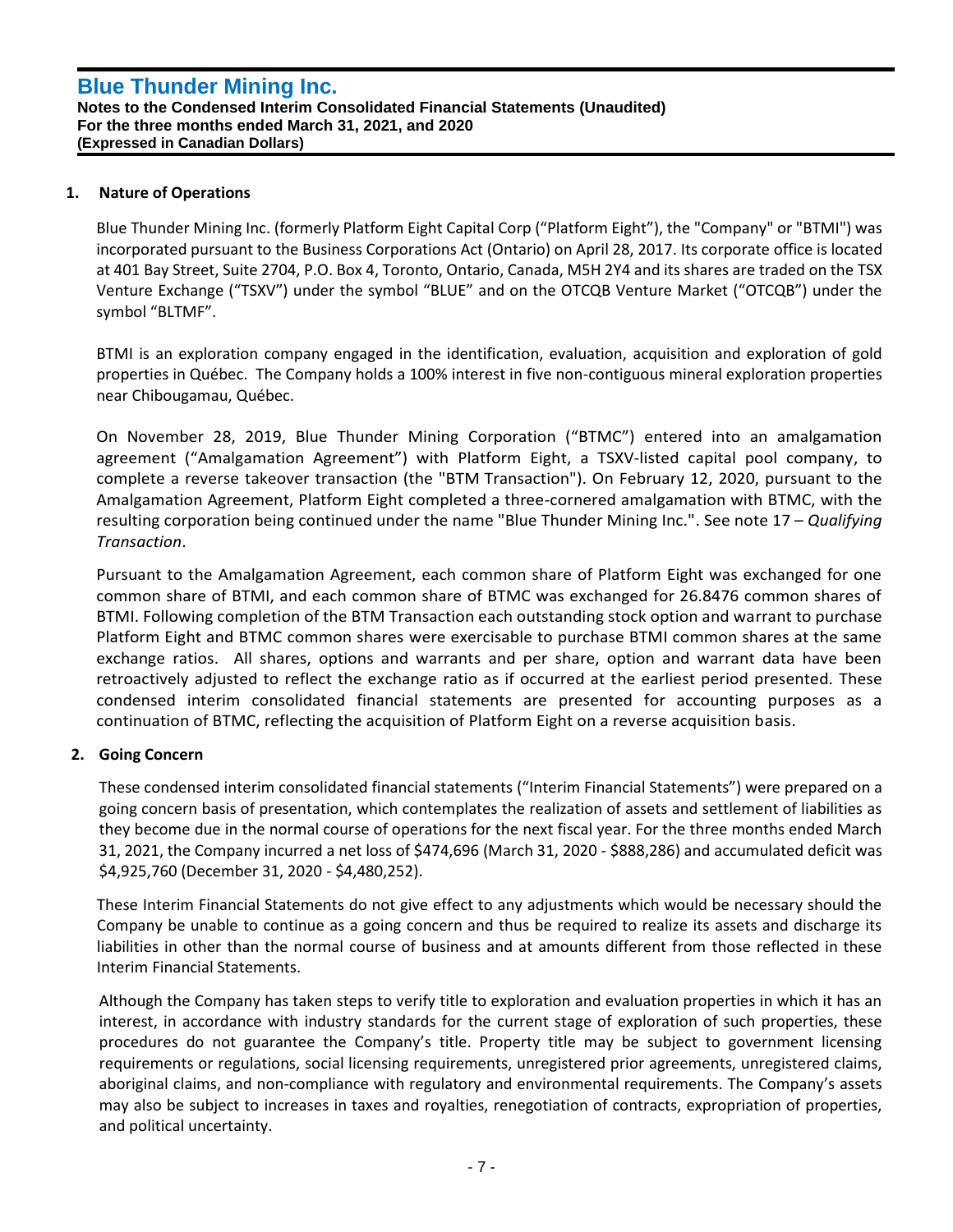**Notes to the Condensed Interim Consolidated Financial Statements (Unaudited) For the three months ended March 31, 2021, and 2020 (Expressed in Canadian Dollars)**

The Company has not yet determined whether its exploration and evaluation assets contain economically recoverable reserves. The recovery of amounts comprising the exploration and evaluation assets is dependent upon the establishment and confirmation of recoverable reserves, the ability of the Company to obtain necessary financing to successfully complete the exploration and development of any such reserves, the potential future profitability of any such reserves or alternatively, the disposition, on an advantageous basis, of the Company's interests in the exploration and evaluation assets.

Working capital at March 31, 2021 was \$1,857,895 (December 31, 2020 – \$2,329,708). The Company has no current source of operating cash flow, and there can be no assurances that sufficient funding, including adequate financing, will be available to explore and develop the Company's properties and meet the ongoing general and administrative expenses incurred to maintain operations. The Company's status as a going concern is contingent upon raising the necessary funds through the issuance of equity or debt. Management believes its working capital will be sufficient to support activities for the next twelve months. Raising additional funds will be dependent on exploration results.

# COVID-19

In March 2020, the World Health Organization declared a global pandemic related to COVID-19. Its impact on global economies has been far-reaching and business around the world are being forced to cease or limit operations for long or indefinite periods of time. Measures taken to contain the spread of the virus, including travel bans, quarantines, social distancing, and closures of non-essential services have triggered significant disruptions to businesses worldwide, resulting in an economic slowdown. Global stock markets have also experienced high volatility and significant movement. Governments and central banks have responded with monetary and fiscal interventions to stabilize economic conditions. There is significant ongoing uncertainty surrounding COVID-19 and the extent and duration of the impacts that it may have on the Company's financial position and results, exploration activities, workers, partners, consultants, suppliers and on global financial markets. Considerable protocols have been implemented by the Company in order to continue operating in a safe manner.

# **3. Significant Accounting Policies**

# Statement of Compliance

The Company applies International Financial Reporting Standards ("IFRS") as issued by the International Accounting Standards Board ("IASB") and interpretations issued by the International Financial Reporting Interpretations Committee ("IFRIC"). These condensed Interim Financial Statements have been prepared in accordance with International Accounting Standard 34, *Interim Financial Reporting*. Accordingly, they do not include all of the information required for full interim financial statements required by IFRS as issued by IASB and interpretations issued by IFRIC.

The policies applied in these Interim Financial Statements are based on IFRSs issued and outstanding as of the date of filing this report. The same accounting policies and methods of computation followed in these condensed interim consolidated financial statements are set out in note 3 of the most recently filed annual financial statements as at and for the year ended December 31, 2020, except where noted below. Any subsequent changes to IFRS that are given effect in the Company's annual financial statements for the year ending December 31, 2021 could result in restatement of these Interim Financial Statements.

These Interim Financial Statements are presented in Canadian dollars, the Company's functional currency. All amounts have been rounded to the nearest dollar, unless otherwise noted.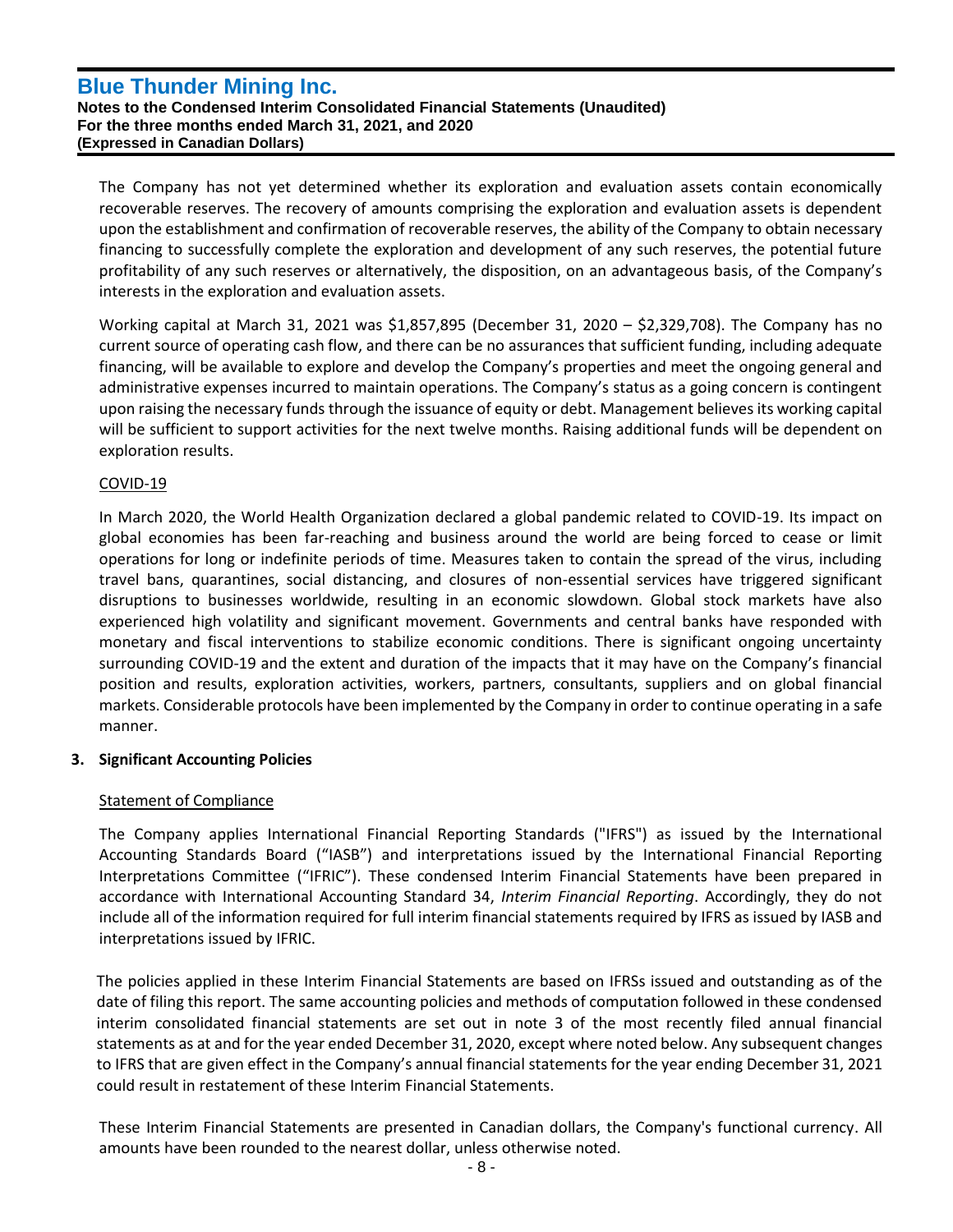These Interim Financial Statements were authorized for issue by the Board of Directors on May 27, 2021.

#### Basis of Presentation

These Interim Financial Statements have been prepared on the historical cost basis except for certain non-current assets and financial instruments, which are measured at fair value, as explained in the accounting policies set out in below. In addition, these Interim Financial Statements have been prepared using the accrual basis of accounting, except for cash flow information.

#### Basis of consolidation

These Interim Financial Statements incorporate the accounts of BTMI (formerly Platform Eight) and BTMC from February 12, 2020.

Subsidiaries consist of entities over which the Company is exposed to, or has rights to, variable returns as well as the ability to affect those returns through the power to direct the relevant activities of the entity. Subsidiaries are fully consolidated from the date control is transferred to the Company and are-deconsolidated from the date control ceases. These Interim Financial Statements include all the assets, liabilities, revenues, expenses and cash flows of the Company and its subsidiaries after eliminating inter-entity balances and transactions.

#### Significant Accounting Judgments and Estimates

The preparation of these Interim Financial Statements requires management ("Management") to make certain estimates, judgments and assumptions that affect the reported amounts of assets and liabilities at the date of the Interim Financial Statements and reported amounts of expenses during the reporting period. Actual outcomes could differ from these estimates. These Interim Financial Statements include estimates that, by their nature, are uncertain. The impacts of such estimates are pervasive throughout the financial statements and may require accounting adjustments based on future occurrences. Revisions to accounting estimates are recognized in the period in which the estimate is revised and future periods if the revision affects both current and future periods. These estimates are based on historical experience, current and future economic conditions and other factors, including expectations of future events that are believed to be reasonable under the circumstances.

# Critical accounting estimates

Significant assumptions about the future that Management has made that could result in a material adjustment to the carrying amounts of assets and liabilities, in the event that actual results differ from assumptions made, relate to, but are not limited to, the following:

- The recoverability of other receivables which are included in the statements of financial position;
- Assets' carrying values and impairment charges: In the determination of carrying values and impairment charges, Management looks at the higher of: recoverable amount; fair value less costs to sell in the case of assets; and significant or prolonged decline of fair value on financial assets indicating impairment. These determinations and their individual assumptions require that Management make a decision based on the best available information at each reporting period;
- Restoration, rehabilitation and environmental obligations: Management determined there were no material restoration, rehabilitation and environmental obligations, based on the facts and circumstances that existed in the current period that would trigger recognition of the provision in accordance with IAS 37, "*Provisions, contingent liabilities and contingent assets*";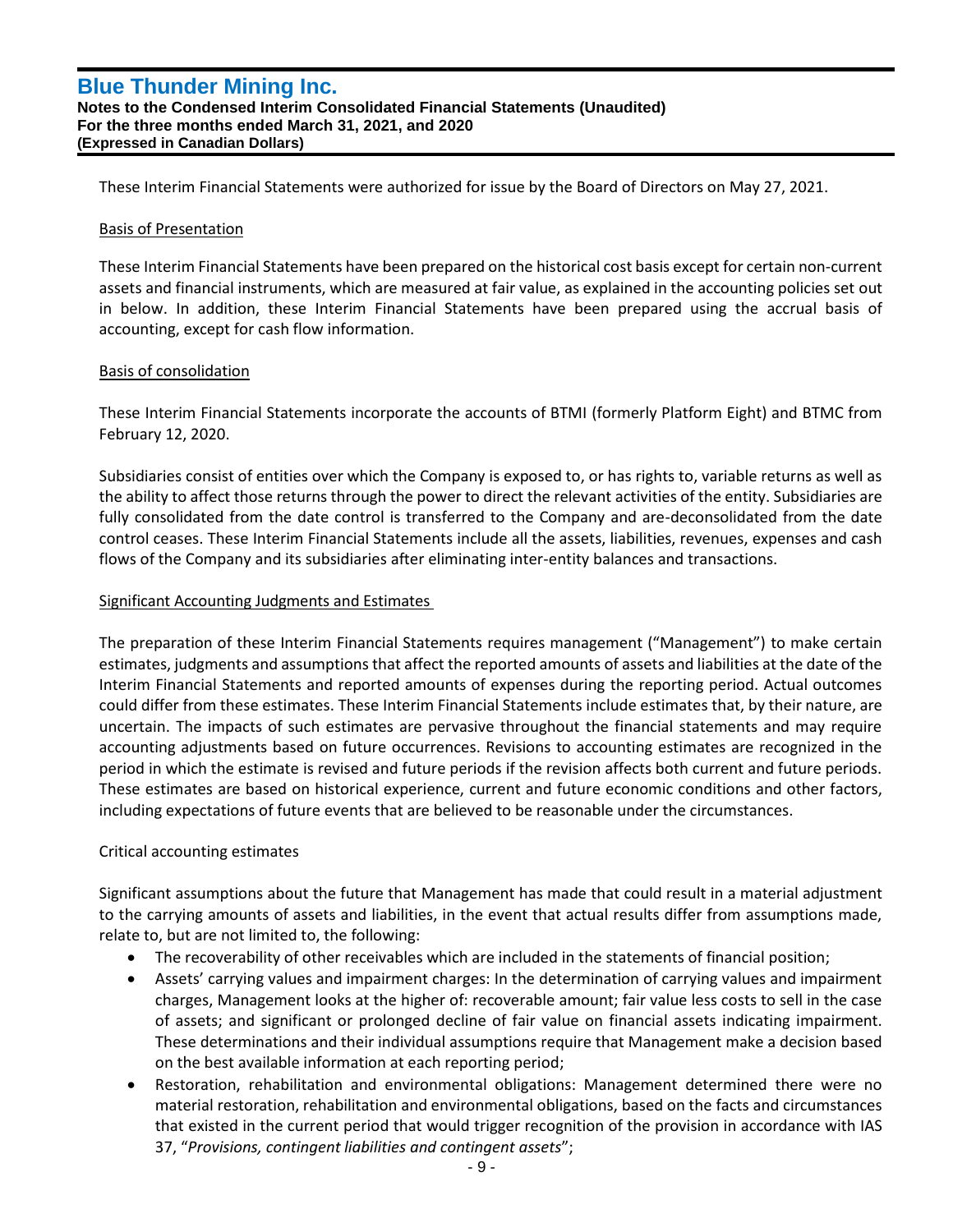**Notes to the Condensed Interim Consolidated Financial Statements (Unaudited) For the three months ended March 31, 2021, and 2020 (Expressed in Canadian Dollars)**

- Management determines the fair value of warrants and stock options using the Black-Scholes option pricing model; and
- Income taxes and recovery of deferred tax assets: The measurement of income taxes payable and deferred income tax assets and liabilities requires Management to make judgments in the interpretations and application of the relevant tax laws. The actual amount of income taxes only becomes final upon filing and acceptance of the tax return by the relevant authorities, which occurs subsequent to the issuance of the financial statements.

# New Accounting Standards Not Yet Effective

IAS 1 – Presentation of Financial Statements ("IAS 1") was amended in January 2020 to provide a more general approach to the classification of liabilities under IAS 1 based on the contractual arrangements in place at the reporting date. The amendments clarify that the classification of liabilities as current or noncurrent is based solely on a company's right to defer settlement at the reporting date. The right needs to be unconditional and must have substance. The amendments also clarify that the transfer of a company's own equity instruments is regarded as settlement of a liability, unless it results from the exercise of a conversion option meeting the definition of an equity instrument. The amendments are effective for annual periods beginning on January 1, 2023.

IAS 37 – Provisions, Contingent Liabilities, and Contingent Assets ("IAS 37") was amended. The amendments clarify that when assessing if a contract is onerous, the cost of fulfilling the contract includes all costs that relate directly to the contract – i.e. a full-cost approach. Such costs include both the incremental costs of the contract (i.e. costs a company would avoid if it did not have the contract) and an allocation of other direct costs incurred on activities required to fulfill the contract – e.g. contract management and supervision, or depreciation of equipment used in fulfilling the contract. The amendments are effective for annual periods beginning on January 1, 2022.

# **4. Financial Risk Management**

# **Financial risk**

The Company's activities expose it to a variety of financial risks: credit risk, liquidity risk and market risk (including interest rate, foreign currency risk and price risk).

Risk management is carried out by the Company's Management with oversight of these risks by the Company's Board of Directors.

# (i) Credit risk

Credit risk is the risk of loss associated with a counterparty's inability to fulfill its payment obligations. The Company's credit risk is primarily attributable to cash and other receivables, which consist mainly of taxes recoverable. The Company has no significant concentration of credit risk arising from operations.

# (ii) Liquidity risk

The Company's approach to managing liquidity risk is to ensure that it will have sufficient liquidity to meet liabilities when due. At March 31, 2021, the Company had cash of \$2,343,095 (December 31, 2020 - \$3,088,695) to settle current liabilities of \$787,938 (December 31, 2020 - \$1,012,804). Current liabilities include a flow-through share liability of \$552,192 (December 31, 2020 - \$652,677) which does not get settled by cash. Instead, this balance is amortized (decreased) against qualifying flow-through expenditures which are required to be incurred before December 31, 2021. See note 19 – *Commitments and Contingencies*. All of the Company's financial liabilities have contractual maturities of less than 30 days.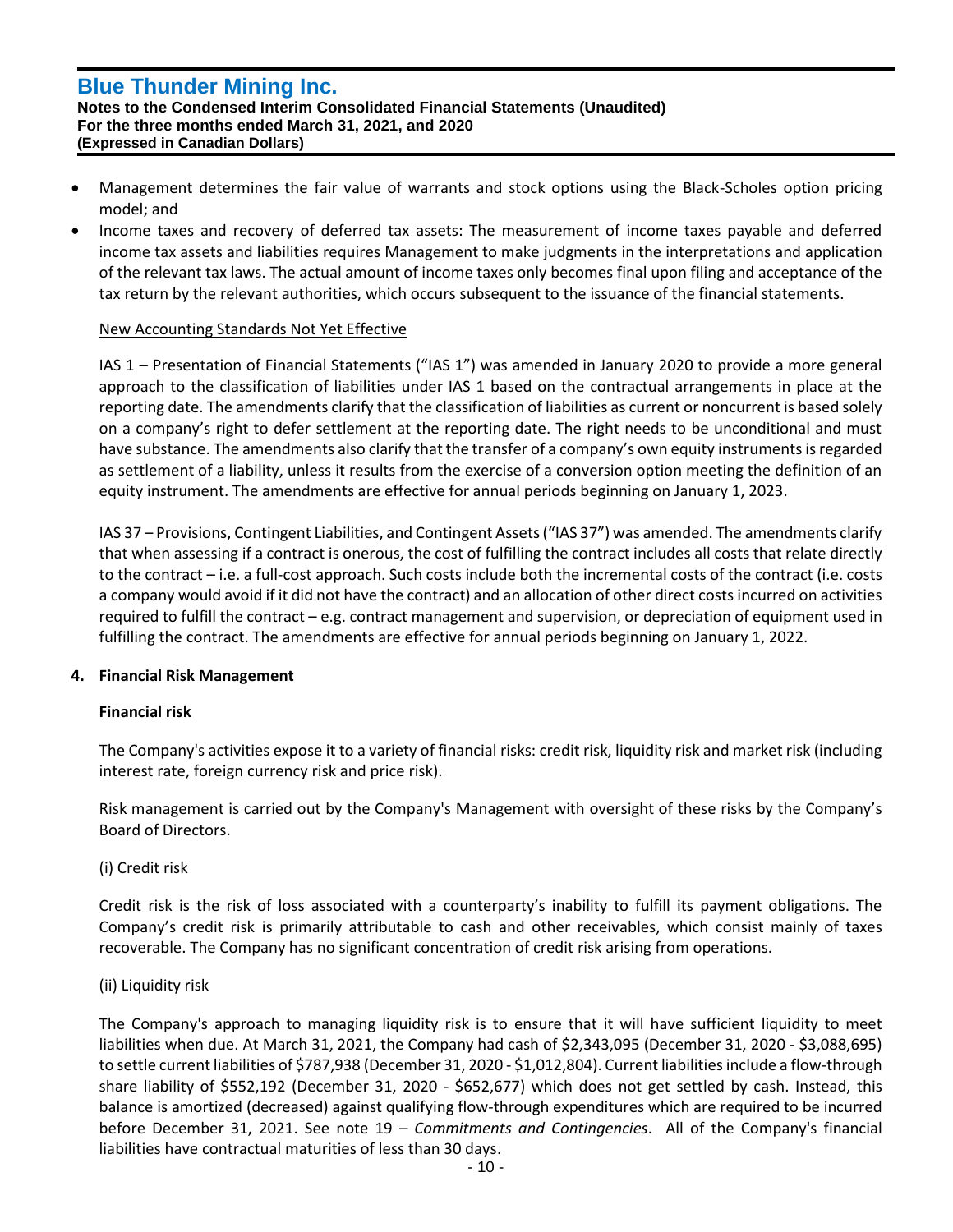**Notes to the Condensed Interim Consolidated Financial Statements (Unaudited) For the three months ended March 31, 2021, and 2020 (Expressed in Canadian Dollars)**

#### (iii) Market risk

Market risk is the risk of loss that may arise from changes in market factors such as interest rates, foreign exchange rates and quoted prices.

### (a) Interest rate risk

At March 31, 2021, the Company had \$2,343,095 (December 31, 2020 - \$3,088,695) in cash balances and interest-bearing investments. The Company's current policy is to invest excess cash in high yield savings accounts and guaranteed investment certificates issued by a recognized Canadian chartered bank. The Company periodically monitors the investments it makes and the creditworthiness of the bank where the investments are held. As a result, Management believes the Company's exposure to interest rate risk is minimal.

# (b) Foreign currency risk

The Company does not have any significant assets in any currency other than its functional currency, nor does it have significant foreign currency denominated liabilities, therefore any changes in foreign exchange rates should not give rise to any significant change to the ongoing results of operations.

#### (c) Price risk

The Company is exposed to price risk with respect to equity prices and commodity prices. Equity price risk is defined as the potential adverse impact on the Company's loss due to movements in individual equity prices or general movements in the level of the stock market. Commodity price risk is defined as the potential adverse impact and economic value due to commodity price movements and volatilities. As the Company is not a commodity producer, Management believes the Company's exposure to price risk is minimal.

#### **5. Sundry Receivables and Prepaid Expenses**

|                      | March 31, | December 31, |
|----------------------|-----------|--------------|
| As at                | 2021      | 2020         |
| Sales tax receivable | \$248,920 | \$213,690    |
| Prepaid expenses     | 53,817    | 40,127       |
|                      | \$302,738 | \$253,817    |

#### **6. Amounts Payable and Accrued Liabilities**

|                            | March 31, | December 31, |
|----------------------------|-----------|--------------|
| As at                      | 2021      | 2020         |
| Amounts payable            | \$222,219 | \$348,041    |
| <b>Accrued liabilities</b> | 13,528    | 12,086       |
|                            | \$235,746 | \$360,127    |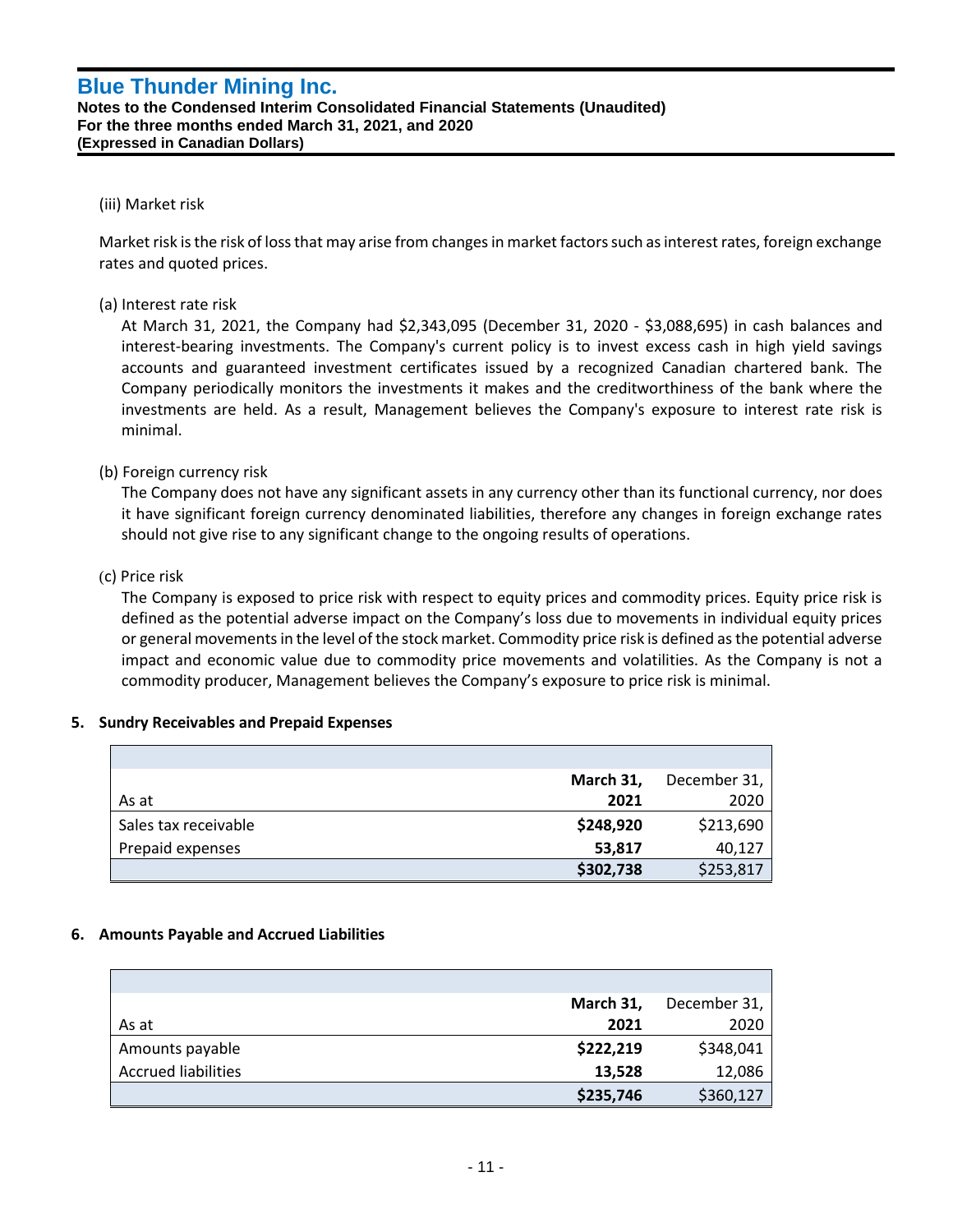### **7. Capital Risk Management**

The Company manages its capital with the following objectives:

- to ensure sufficient financial flexibility to achieve the ongoing business objectives including funding of future growth opportunities, and pursuit of accretive acquisitions; and
- to maximize shareholder return.

The Company monitors its capital structure and makes adjustments to it according to market conditions in an effort to meet its objectives given the current outlook of the business and industry in general. The Company may manage its capital structure by issuing new shares, adjusting capital spending, or disposing of assets. The capital structure is reviewed by Management and the Board of Directors on an ongoing basis. The Company's ability to continue to carry out its planned exploration activities is uncertain and dependent upon securing additional financing.

The Company considers its capital to be comprised of share capital, warrants reserve, contributed surplus and accumulated deficit, which at March 31, 2021 totaled \$2,818,372 (December 31, 2020 - \$3,277,685).

The Company manages capital through its financial and operational forecasting processes. The Company reviews its working capital and forecasts its future cash flows based on operating expenditures, and other investing and financing activities. The forecast is updated based on activities related to its mineral properties. The Company's capital management objectives, policies and processes have remained significantly unchanged during the three months ended March 31, 2021 and 2020.

The Company is not subject to any capital requirements imposed by a lending institution or regulatory body, other than of the TSXV which requires adequate working capital or financial resources of the greater of (i) \$50,000 and (ii) an amount required in order to maintain operations and cover general and administrative expenses for a period of 6 months. As of March 31, 2021, the Company believes it is compliant with the policies of the TSXV.

#### **8. Flow-Through Share Premium Liability**

The following is a continuity schedule of the liability of the flow-through share issuances:

| Balance, December 31, 2019                       | \$38,395   |
|--------------------------------------------------|------------|
| Liability incurred on flow-through shares issued | 1,075,070  |
| Flow-through share premium recognized            | (460, 788) |
| Balance, December 31, 2020                       | \$652,677  |
| Flow-through share premium recognized            | (100, 485) |
| <b>Balance, March 31, 2021</b>                   | \$552,192  |

The flow-through common shares (defined below) issued in the private placements completed during the year ended December 31, 2020 were issued at a premium to the estimated price of a regular common share, in recognition of the tax benefits accruing to subscribers. The flow-through share premium for these private placements was estimated to be \$1,075,070.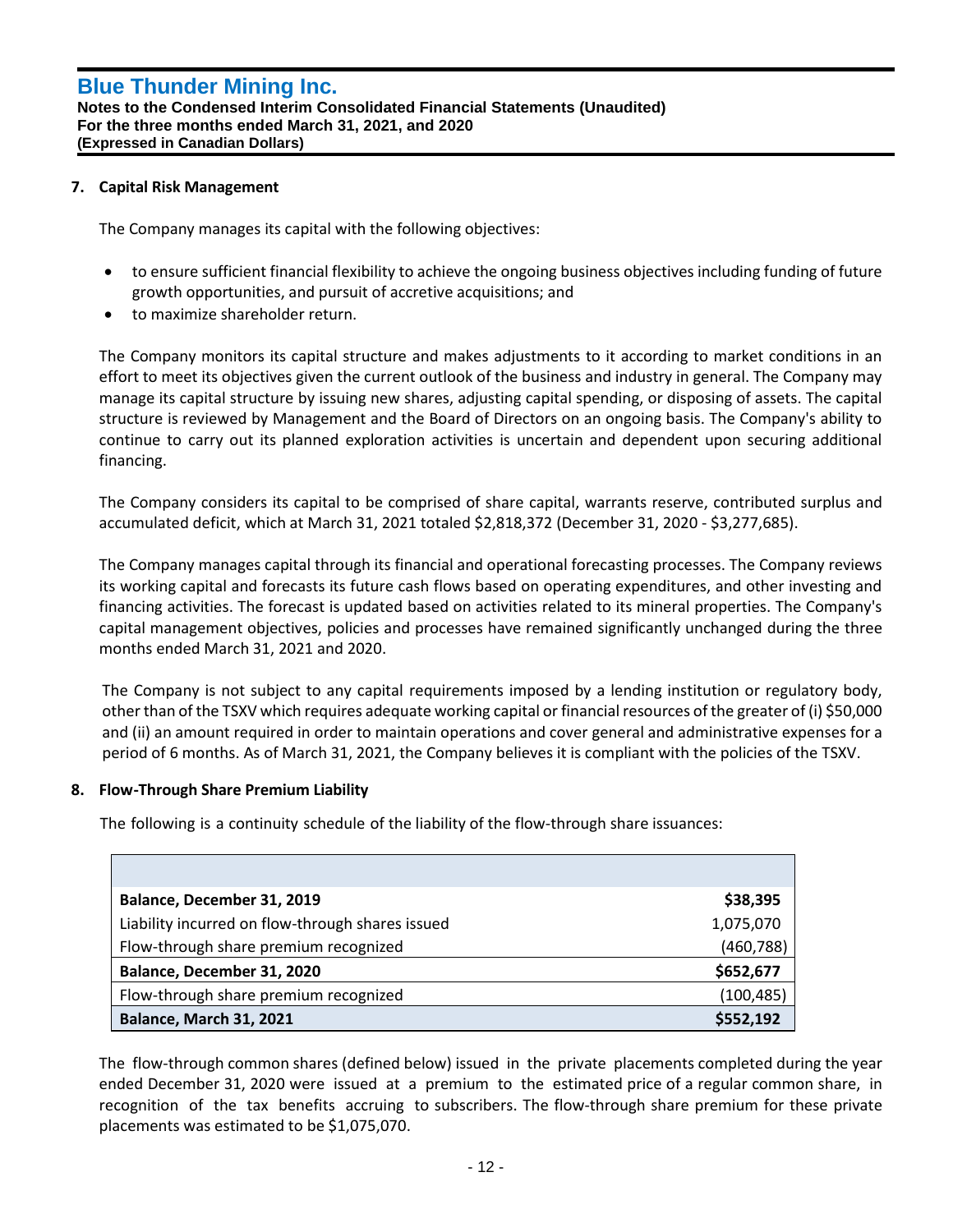**Notes to the Condensed Interim Consolidated Financial Statements (Unaudited) For the three months ended March 31, 2021, and 2020 (Expressed in Canadian Dollars)**

The flow-through share premium is derecognized through income as the eligible expenditures are incurred. At, March 31, 2021, the Company is committed to incur eligible expenditures of \$1,972,256 (December 31, 2020 - \$2,261,672) by December 31, 2021, arising from the flow-through share offerings completed during 2020. See note 19 – *Commitments and Contingencies.*

# **9. Share Capital**

a) Authorized share capital

The authorized share capital consists of an unlimited number of common shares. The common shares do not have a par value and all issued shares are fully paid. See note 1 for exchange ratio in connection with the BTM Transaction, which has been reflected in these Interim Financial Statements.

# b) Common shares issued

The following table represents the changes to share capital during the year ended December 31, 2020, and the three months ended March 31, 2021:

|                                                        | Number of            |             |
|--------------------------------------------------------|----------------------|-------------|
|                                                        | <b>Common Shares</b> | Amount      |
| Balance, December 31, 2019                             | 38,846,840           | \$1,109,699 |
| Private placements (c)(ii, vii, viii, x)               | 44,371,902           | 4,951,947   |
| Less share issue costs                                 |                      | (552, 652)  |
| Warrants issued (c)(ii, vii, viii, x)                  |                      | (360,584)   |
| Flow-through share premium (note 8)                    |                      | (1,075,070) |
| Shares issued for qualifying transaction (c)(iii)      | 9,604,068            | 1,062,444   |
| Shares issued as consideration (c)(iv)                 | 1,150,307            | 150,000     |
| Shares issued for property acquisition $(c)(v, ix)$    | 4,614,436            | 438,871     |
| Shares issued for data purchase agreement (c)(vi)      | 3,200,000            | 320,000     |
| Shares issued for the exercise of stock options (c)(i) | 818,851              | 74,034      |
| Balance, December 31, 2020 and March 31, 2021          | 102,606,404          | \$6,118,689 |

- c) During the year ended December 31, 2020**:**
- i. On January 9, 2020, 319,486 BTMC stock options were exercised for proceeds of \$11,900. The fair value of \$16,499 assigned to these options was added to share capital.

On April 23, 2020, 499,365 BTMI options were exercised for proceeds of \$19,975. A fair value assigned to these options of \$25,710 was added to share capital

ii. On January 10, 2020, BTMC completed a non-brokered private placement financing of 1,919,603 units of BTMC ("2020 January HD Units") at a price of \$0.13, for proceeds of \$250,235. Each 2020 January HD Unit consists of one common share and one-half of one common share purchase warrant. Each full warrant entitles the holder to acquire one common share of BTMC for 18 months, at a price of \$0.1676. In connection with the January HD financing, BTMC issued 134,372 broker warrants having the same terms as the warrants issued as part of HD Units.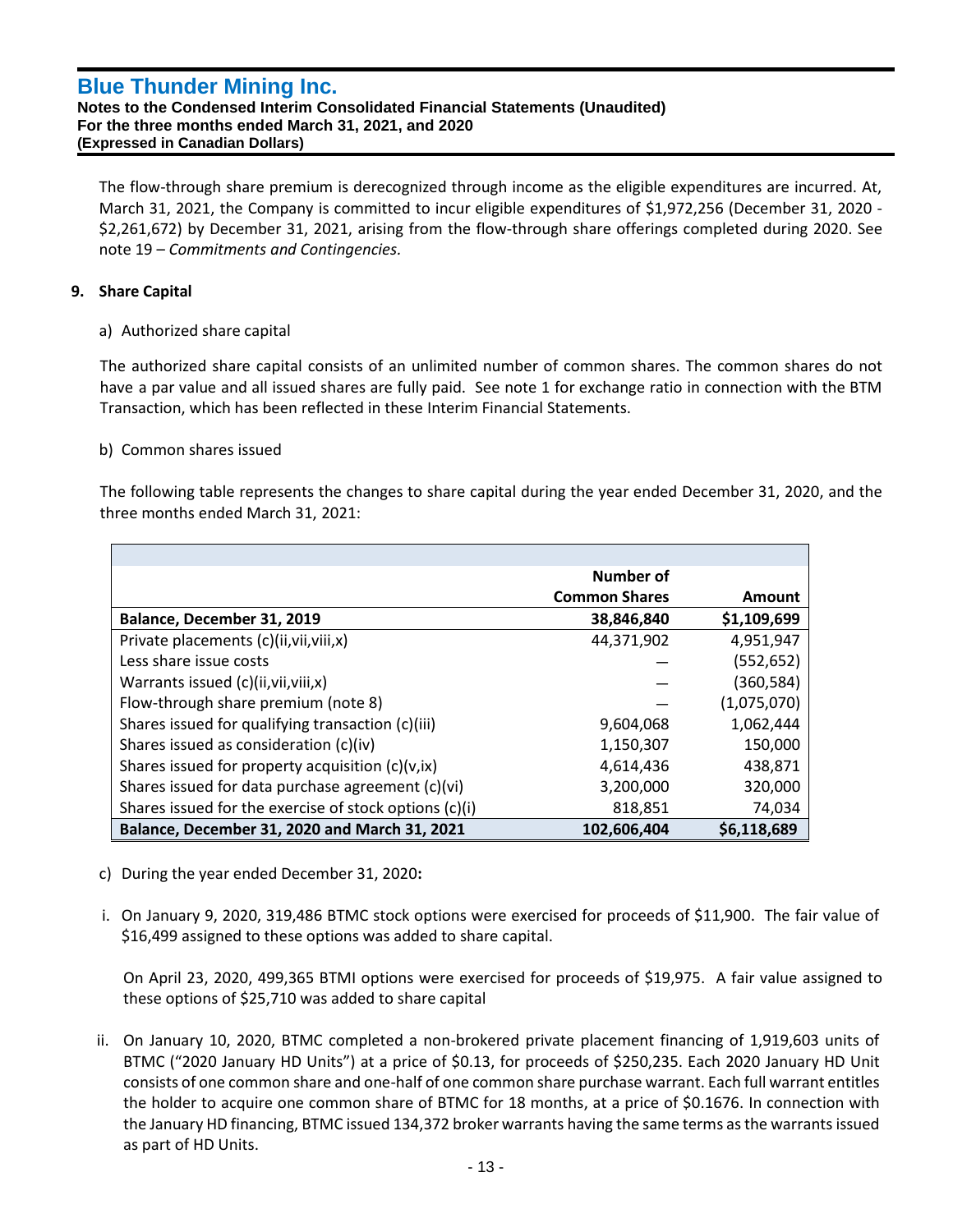**Notes to the Condensed Interim Consolidated Financial Statements (Unaudited) For the three months ended March 31, 2021, and 2020 (Expressed in Canadian Dollars)**

Using the Black-Scholes option pricing model, a fair value of the \$37,329 was assigned to the 959,802 warrants, and \$5,276 was assigned to the 134,372 broker warrants, using the following assumptions: expected dividend yield of 0%; risk-free interest rate of 1.5%; volatility of 100% and an expected life of 18 months. Volatility was estimated based on the percentage used by similar mineral exploration companies.

- iii. On February 12, 2020, the BTM Transaction closed. Each BTMC share was exchanged for 26.8476 common shares of BTMI. Each share of Platform Eight share was exchanged for one common share of BTMI. See notes 1 and 17 – *Qualifying Transaction.*
- iv. On February 14, 2020, the Company issued 1,150,307 common shares valued at \$150,000 as consideration for the acquisition of certain exploration and evaluation assets. The shares are valued at the quoted market price at the time of issue. See note 13 – *Exploration and Evaluation Assets*.
- v. On May 1, 2020, the Company issued 4,514,436 shares valued at \$428,871 to O3 Mining Inc. in consideration for the purchase of the Fancamp and Embry properties. See note 13 (v) – *Exploration and Evaluation Assets.*
- vi. On June 17, 2020, the Company issued 3,200,000 shares to Honey Badger Exploration Inc. for the purchase of strategic exploration data related to the Company's Muus-Principal, Muus-Extension, Muus-S-Fold, Muus-Tectonic, Muus-East and Nisk properties. The shares were valued at \$320,000 based on the quoted market price of the Company's shares at the time of issue.
- vii. On June 30, 2020, BTMI completed a non-brokered private placement financing of 7,834,573 flow-through shares of BTMI at a price of \$0.11 per share, for gross proceeds of \$861,803, 2,627,660 charity flow-through units of BTMI ("Charity Flow-Through Units") at a price of \$0.17 per unit, for gross proceeds of \$446,702, and 6,750,000 non-flow-through units of BTMI ("HD June Units") at a price of \$0.10 per unit, for gross proceeds of \$675,000.

Each HD June Unit consists of one common share of BTMI and one-half of one common share purchase warrant. Each warrant entitles the holder to acquire one common share of BTMI for 24 months at a price of \$0.15. Each Charity Flow-Through Unit shall consist of one Flow-Through Share issued as part of a charity arrangement and one-half of one common share purchase warrant. Each warrant will be exercisable by the holder to acquire one common share for 24 months at a price of \$0.15 following the closing of the Offering.

In connection with this financing, BTMI also issued 1,069,756 broker warrants entitling the holder to acquire one common share of BTMI for 24 months at a price of \$0.10. The fair value assigned to these warrants was \$245,267 and \$55,958 respectively.

Using the Black-Scholes option pricing model, a fair value of \$245,267 was assigned to the 4,688,830 warrants and a fair value of \$55,958 was assigned to 1,069,756 broker warrants, using following assumptions: share price of \$0.10; expected dividend yield of 0%; risk-free interest rate of 0.5%; volatility of 100% and an expected life of 24 months. Volatility was estimated based on the percentage used by similar mineral exploration companies.

viii. On July 15, 2020, BTMI completed the second tranche of a non-brokered private placement financing of 3,120,000 non-flow through units of BTMI ("2020 July HD Units") at a price of \$0.10 per unit for gross proceeds of \$312,000.

Each 2020 July HD Unit consists of one common share of BTMI and one-half of one common share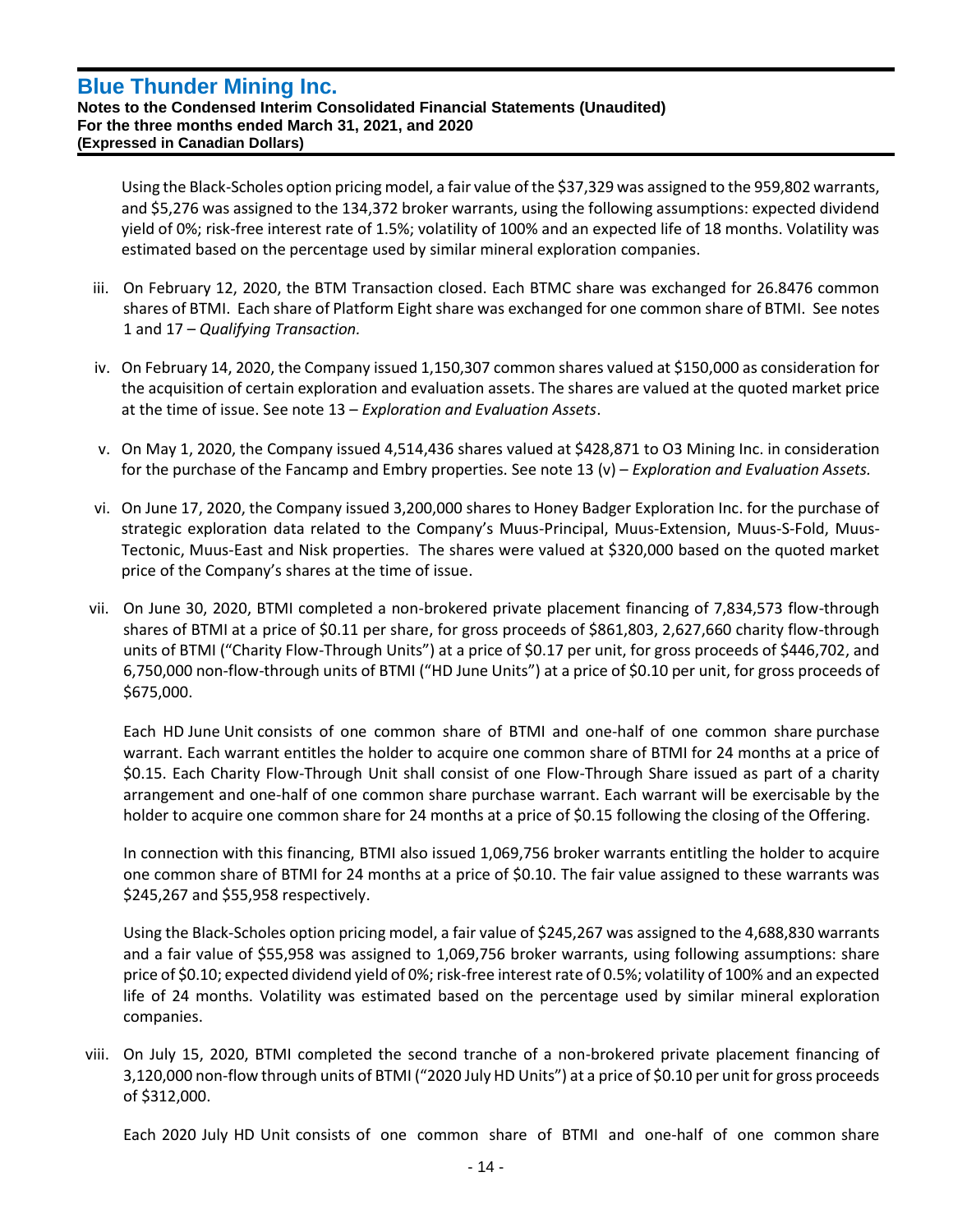**Notes to the Condensed Interim Consolidated Financial Statements (Unaudited) For the three months ended March 31, 2021, and 2020 (Expressed in Canadian Dollars)**

purchase warrant. Each warrant entitles the holder to acquire one common share of BTMI for 24 months at a price of \$0.15. In connection with the 2020 July HD financing, BTMI issued 176,400 broker warrants entitling the holder to acquire one common share of BTMI for 24 months at a price of \$0.10.

Using the Black-Scholes option pricing model, a fair value of \$66,341 was assigned to the 1,560,000 warrants and a fair value of \$9,227 was assigned to the 176,400 broker warrants, using the following assumptions: expected dividend yield of 0%; risk-free interest rate of 0.5%; volatility of 100% and an expected life of 24 months. Volatility was estimated based on the percentage used by similar mineral exploration companies.

- ix. On November 12, 2020, BTMI issued 100,000 shares valued at \$10,000 as consideration for the purchase of certain mining claims (see note 13 (vi) – *Exploration and Evaluation Assets*). The share value is based on the quoted market price of the Company's shares at the time of issue.
- x. On December 10, 2020, BTMI completed a non-brokered private placement financing of 19,420,066 flowthrough shares of BTMI at a price of \$0.11 per share for gross proceeds of \$2,136,207 and 2,700,000 nonflow-through units of BTMI ("2020 December HD Units") at a price of \$0.10 per unit for gross proceeds of \$270,000. Directors and officers subscribed for 1,800,000 2020 December HD units for gross proceeds of \$180,000.

Each 2020 December HD Unit consists of one common share of BTMI and one-half of one common share purchase warrant. Each warrant entitles the holder to acquire one common share of BTMI for 24 months at a price of \$0.15.

In connection with this financing, BTMI issued 1,520,405 broker warrants entitling the holder to acquire one common share of BTMI for 24 months at a price of \$0.11.

Using the Black-Scholes option pricing model, a fair value of \$57,514 was assigned to the 1,350,000 warrants, and a fair value of \$76,164 was assigned to the 1,520,405 broker warrants using the following assumptions: expected dividend yield of 0%; risk-free interest rate of 0.7%; volatility of 100% and an expected life of 24 months. Volatility was estimated based on the percentage used by similar mineral exploration companies.

# **10. Warrants**

The following table reflects the warrants activity during the year ended December 31, 2020, and the three months ended March 31, 2021:

|                                            | Number of<br><b>Warrants</b> | Fair value on the<br>date of issuance |
|--------------------------------------------|------------------------------|---------------------------------------|
| Balance, December 31, 2019                 | 3,944,664                    | \$145,075                             |
| Issued (note $9(c)$ (ii, vii, viii, x))    | 11,459,565                   | 507,207                               |
| Issued on qualifying transaction (note 17) | 214,162                      | 10,972                                |
| Expired                                    | (2, 237, 048)                | (80, 317)                             |
| Balance, December 31, 2020                 | 13,381,343                   | \$582,937                             |
| Expired                                    | (740, 698)                   | (29, 188)                             |
| <b>Balance, March 31, 2021</b>             | 12,640,645                   | \$553,749                             |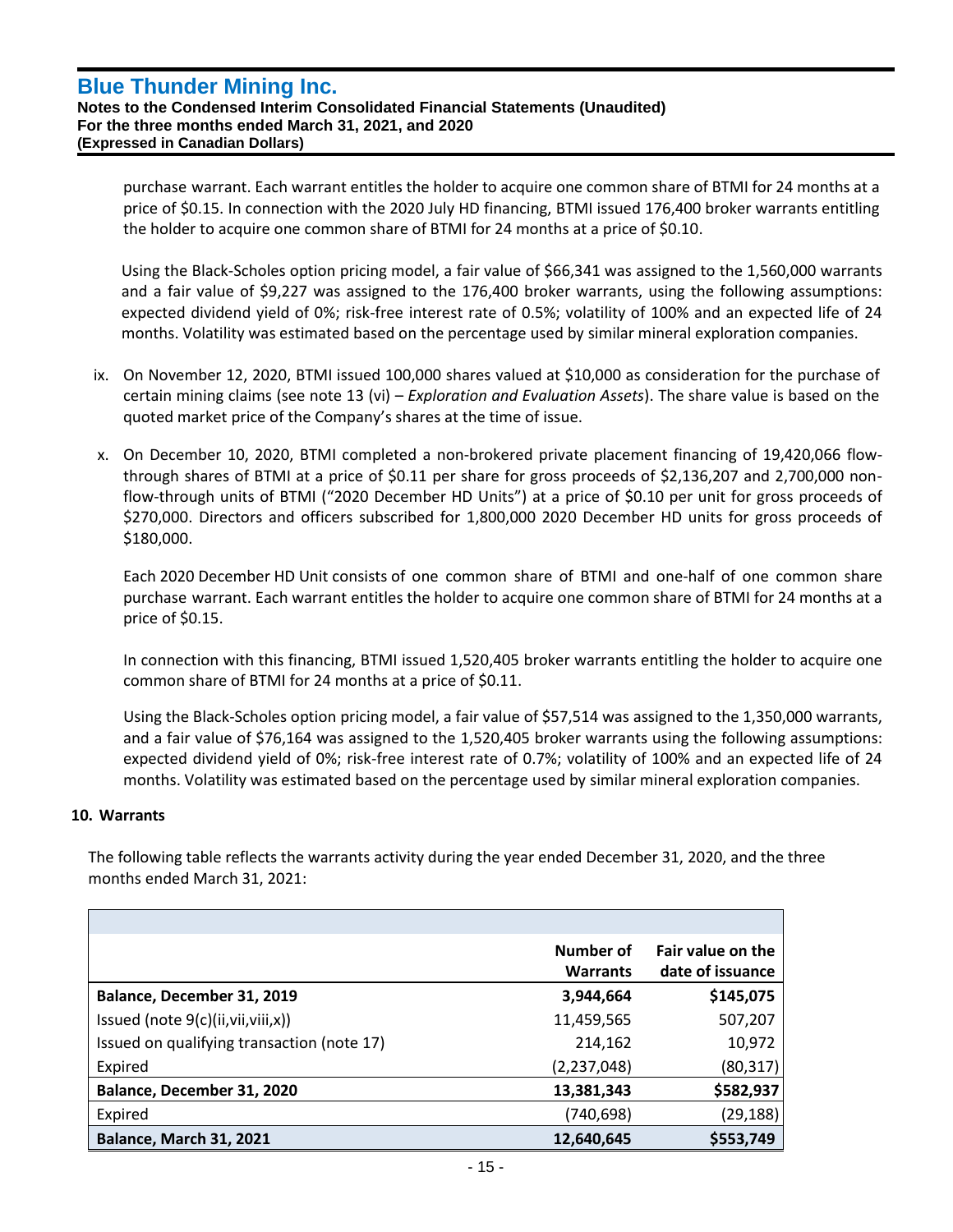**Notes to the Condensed Interim Consolidated Financial Statements (Unaudited) For the three months ended March 31, 2021, and 2020 (Expressed in Canadian Dollars)**

|                       |                           | <b>Weighted Average</b><br>Remaining |                    |
|-----------------------|---------------------------|--------------------------------------|--------------------|
|                       | <b>Number of Warrants</b> | <b>Contractual Life -</b>            |                    |
| <b>Exercise Price</b> | <b>Outstanding</b>        | Years                                | <b>Expiry Date</b> |
| \$0.1676              | 1,175,442                 | 0.14                                 | May 22, 2021       |
| \$0.1676              | 5,638                     | 0.22                                 | June 20, 2021      |
| \$0.1676              | 1,094,174                 | 0.27                                 | July 9, 2021       |
| \$0.1000              | 1,069,756                 | 1.25                                 | June 30, 2022      |
| \$0.1500              | 4,688,830                 | 1.25                                 | June 30, 2022      |
| \$0.1000              | 176,400                   | 1.29                                 | July 15, 2022      |
| \$0.1500              | 1,560,000                 | 1.29                                 | July 15, 2022      |
| \$0.1100              | 1,520,405                 | 1.70                                 | December 10, 2022  |
| \$0.1500              | 1,350,000                 | 1.70                                 | December 10, 2022  |
|                       | 12,640,645                |                                      |                    |

The following table reflects the warrants issued and outstanding as of March 31, 2021:

The weighted average exercise price at is \$0.1434 (December 31, 2020 - \$0.1448). The weighted average remaining life at March 31, 2021 is 1.17 years (December 31, 2020 – 1.59 years).

### **11. Stock Options**

The following table reflects the options activity during the year ended December 31, 2020, and the three months ended March 31, 2021:

|                                             |                          | <b>Weighted Average</b> |
|---------------------------------------------|--------------------------|-------------------------|
|                                             | <b>Number of Options</b> | <b>Exercise Price</b>   |
| Balance, December 31, 2019                  | 4,564,090                | \$0.04                  |
| Granted (i) to (iv)                         | 2,935,000                | 0.12                    |
| Granted on qualifying transaction (note 17) | 600,000                  | 0.10                    |
| Exercised                                   | (818, 851)               | 0.04                    |
| Balance, December 31, 2020                  | 7,280,239                | \$0.08                  |
| Granted (v,vi)                              | 535,000                  | 0.10                    |
| Balance, March 31, 2021                     | 7,815,239                | \$0.08                  |

- i. On April 23, 2020, the Company granted 620,000 five-year stock options to certain officers and a director of the Company with an exercise price of \$0.08. The options vest one-half on the date of grant and one-half on the six-month anniversary of the date of grant. The fair value of these options was estimated on the date of grant using the Black-Scholes option pricing model with the following assumptions: expected dividend yield of 0%; risk-free rate interest rate of 0.6%; and expected volatility of 100%. The fair value assigned to these options was \$37,200.
- ii. On July 27, 2020, the Company granted 380,000 five-year stock options to a director of the Company with an exercise price of \$0.10. These options vest one-half on the date of grant and one-half on the six-month anniversary of the date of grant. The fair value of these options was estimated on the date of grant using the Black-Scholes option pricing model with the following assumptions: expected dividend yield of 0%; risk-free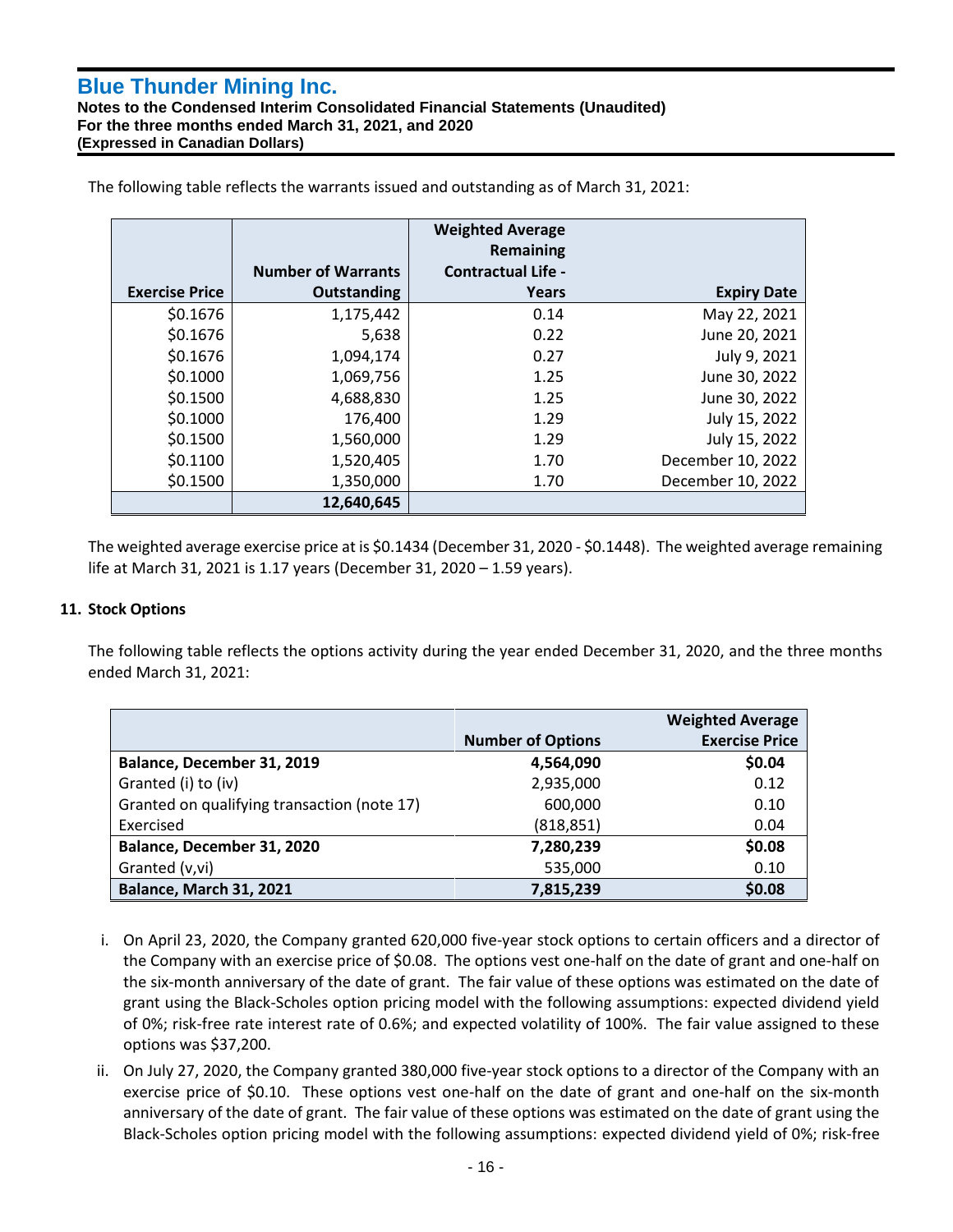**Notes to the Condensed Interim Consolidated Financial Statements (Unaudited) For the three months ended March 31, 2021, and 2020 (Expressed in Canadian Dollars)**

rate interest rate of 0.26%; and expected volatility of 100%. The fair value assigned to these options was \$28,500.

- iii. On July 28, 2020, the Company granted 160,000 five-year stock options to a director of the Company with an exercise price of \$0.115. These options vest one-half on the date of grant and one-half on the six-month anniversary of the date of grant. The fair value of these options was estimated on the date of grant using the Black-Scholes option pricing model with the following assumptions: expected dividend yield of 0%; risk-free rate interest rate of 0.26% and expected volatility of 100%. The fair value assigned to these options was \$13,600.
- iv. On August 6, 2020, the Company granted 1,775,000 five-year stock options to certain officers, directors, agents and consultants of the Company with an exercise price of \$0.14. These options vest one-half on the date of grant and one-half on the six-month anniversary of the date of grant. The fair value of these options was estimated on the date of grant using the Black-Scholes option pricing model with the following assumptions: expected dividend yield of 0%; risk-free rate interest rate of 0.26% and expected volatility of 100%. The fair value assigned to these options was \$186,375.
- v. On January 28, 2021, 250,000 stock options were granted to a recently appointed director of the Company at an exercise price of \$0.10 per share, expiring on January 27, 2026. The options vest as to one-half on the date of grant, and one-half on the first anniversary of the date of grant. The fair value of these options was estimated on the date of grant using the Black-Scholes option pricing model with the following assumptions: expected dividend yield of 0%; risk-free rate interest rate of 0.41% and expected volatility of 155%. The fair value assigned to these options was \$19,368.
- vi. On March 18, 2021, 285,000 stock options were granted to consultants of the Company at an exercise price of \$0.10 per share, expiring on March 18, 2026. Of the options granted, 35,000 vest as to one-half on the date of grant, and one-half on the first anniversary of the date of grant. The remaining 250,000 options vest as to one quarter every three months beginning on June 18, 2021. The fair value of these options was estimated on the date of grant using the Black-Scholes option pricing model with the following assumptions: expected dividend yield of 0%; risk-free rate interest rate of 1.01% and expected volatility of 135%. The fair value assigned to these options was \$18,198.
- vii. For the three months ended March 31, 2021, the impact on the statement of loss and other comprehensive loss was an aggregate expense of \$15,383 (2020 - \$nil) for options that vested during the period. The weighted average remaining life at March 31, 2021 is 5.4 years (December 31, 2020 – 5.7 years). At March 31, 2021, 7,422,739 options were vested.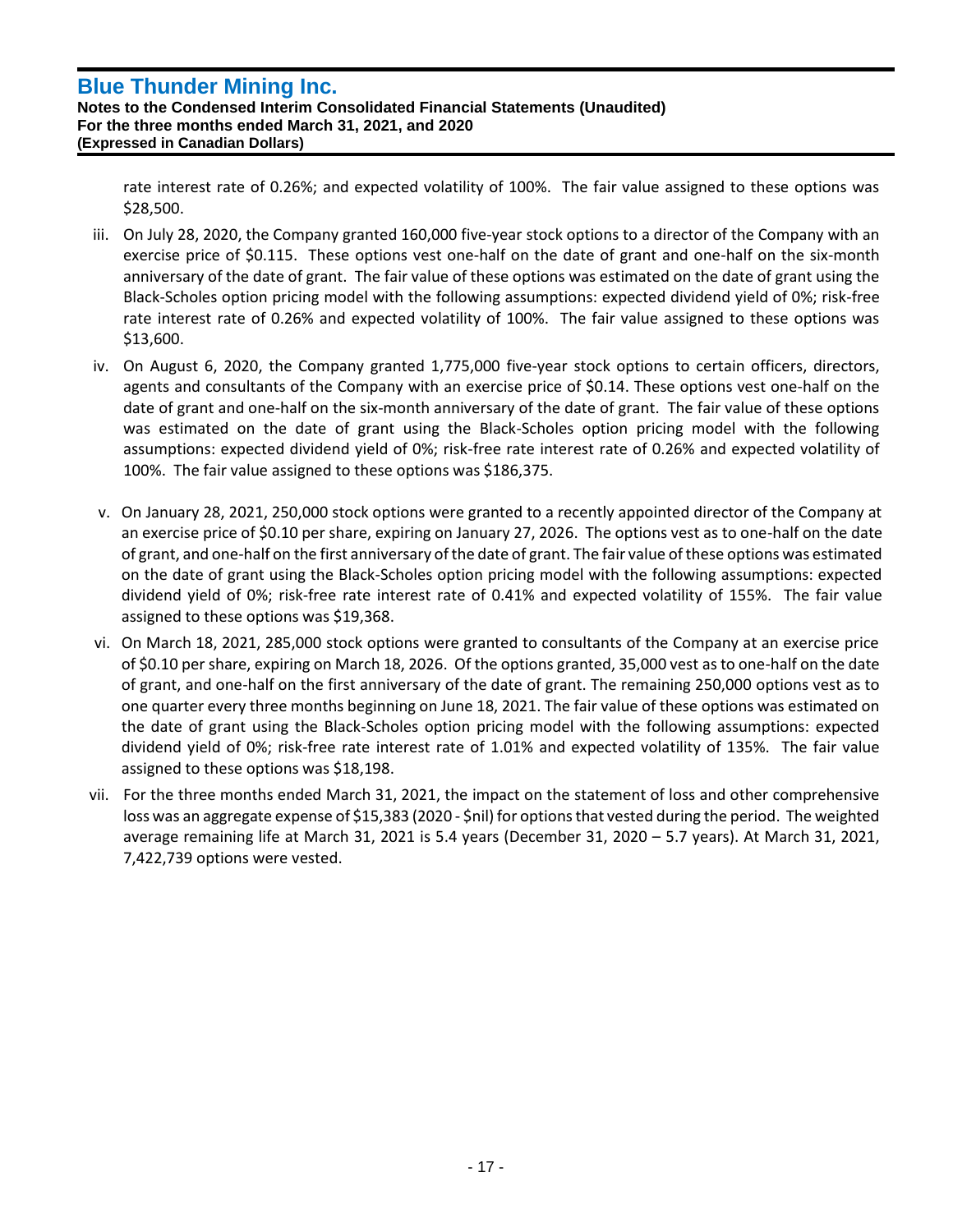**Notes to the Condensed Interim Consolidated Financial Statements (Unaudited) For the three months ended March 31, 2021, and 2020 (Expressed in Canadian Dollars)**

|                       |                    | <b>Weighted Average</b> |                    |                    |
|-----------------------|--------------------|-------------------------|--------------------|--------------------|
|                       | Number of          | <b>Remaining</b>        | <b>Number of</b>   |                    |
|                       | <b>Options</b>     | Contractual             | <b>Options</b>     |                    |
| <b>Exercise Price</b> | <b>Outstanding</b> | $Life - Years$          | <b>Exercisable</b> | <b>Expiry Date</b> |
| \$0.10                | 600,000            | 1.87                    | 600,000            | February 12, 2023  |
| \$0.08                | 620,000            | 4.07                    | 620,000            | April 23, 2025     |
| \$0.10                | 380,000            | 4.33                    | 380,000            | July 27, 2025      |
| \$0.12                | 160,000            | 4.33                    | 160,000            | July 28, 2025      |
| \$0.14                | 1,775,000          | 4.35                    | 1,775,000          | August 6, 2025     |
| \$0.10                | 250,000            | 4.83                    | 125,000            | January 27, 2026   |
| \$0.10                | 285,000            | 4.97                    | 17,500             | March 18, 2026     |
| \$0.04                | 3,745,239          | 7.20                    | 3,745,239          | June 11, 2028      |
|                       | 7,815,239          |                         | 7,422,739          |                    |

The following table reflects the issued and outstanding stock options at March 31, 2021:

# **12. Net Loss Per Share**

The calculation of basic and diluted loss per share for the three months ended March 31, 2021 was based on the loss attributable to common shareholders of \$474,696 (2020 – \$888,286) and the weighted average number of common shares outstanding of 102,606,404 (2020 – 46,516,024). Diluted loss per share for the three-month periods ended March 31, 2021 and 2020 did not include the effect of stock options and warrants as they were anti-dilutive.

# **13. Exploration and Evaluation Assets**

| Balance, December 31, 2019                     | \$515,000 |
|------------------------------------------------|-----------|
| Acquisition of additional mining claims (v,vi) | 432,977   |
| Balance, December 31, 2020                     | \$947,977 |
| Acquisition of additional mining claims (vii)  | 12,500    |
| <b>Balance, March 31, 2021</b>                 | \$960,477 |

i. On August 29, 2017, the Company entered into an agreement to acquire a 100% interest in the Muus-Principal property. The vendor will maintain a 2% net smelter return royalty on the property.

Under the terms of the agreement, the Company was required to make the following payments:

- \$150,000 in cash on the date of closing (paid);
- \$100,000 in cash on or before January 2, 2018 (paid);
- \$100,000 in shares at the time of listing on a recognized Canadian stock exchange at a price equal to the listing price of the shares (issued during the year ended December 31, 2020); and
- Finders' fees of \$30,000 were paid as part of this agreement during the year ended December 31, 2018.

On May 21, 2018, the Company amended this agreement to include additional claims for consideration of \$5,000.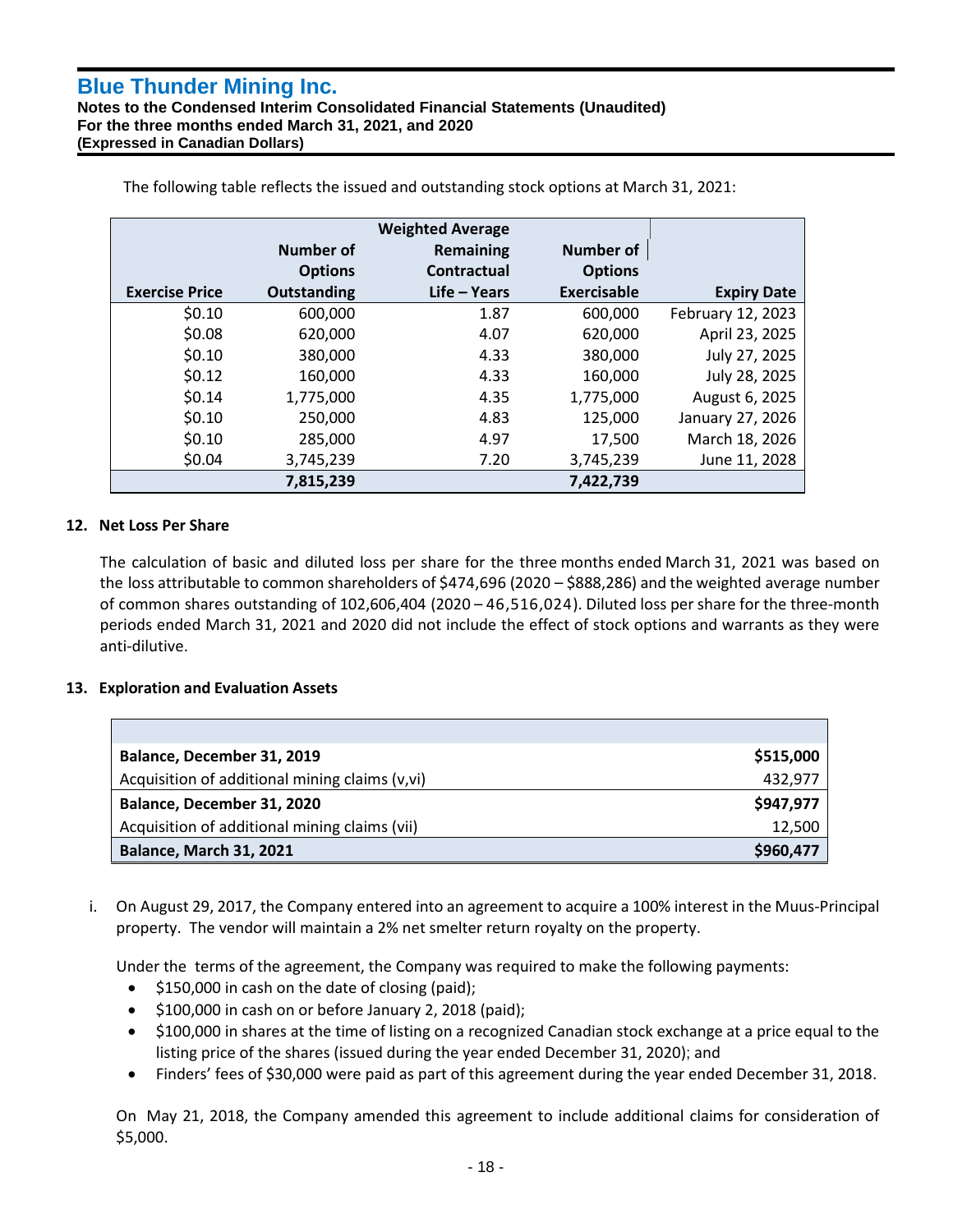- ii. On February 15, 2019, the Company entered into an option agreement to acquire exclusive rights on certain claims in Québec (Muus-Tectonic Claims) for a period of 3 years. In order to obtain a 100% interest in the claims, the Company must pay \$270,000 over a three-year period (\$20,000 on signing (paid as at December 31, 2019), \$40,000 (paid during 2020), \$60,000 and \$150,000 on each of the first, second and third anniversaries of the effective date) and incur \$250,000 in expenditures on the claims over a three-year period (\$60,000, \$90,000 and \$100,000 on each of the first, second and third anniversaries of the effective date.) As per the terms of the option agreement, the Company exercised its option to defer the first-year exploration commitment for \$60,000 until the second anniversary, February 15, 2021. As of December 31, 2020, BTMI had incurred expenditures of \$52,372 on the Tectonic claims. In Q1 2021, the Company completed 10.5 line kilometers of ground geophysics (Induced Polarization/Resistivity) in the northwest sector of the Tectonic claims and claims management expenses, increasing the total incurred expenses to \$97,678 and fulfilling the first-year exploration commitment. Of this total, \$37,678 will be applied towards the second-year exploration commitment. The vendor will maintain a 2% net smelter return of which 1% can be purchased for \$500,000 in the first five years and for \$2,000,000 thereafter.
- iii. On May 24, 2019, the Company entered into an agreement to acquire certain claims in Québec (Muus Extension – Jean Robert Claims). In order to obtain a 100% interest in the claims, the Company must pay \$30,000, of which \$15,000 was paid on signing, and \$15,000 was payable one year from the date of signing (paid in 2020). The Company must also issue \$50,000 in common shares upon the Company's listing on a stock exchange (issued during the year ended December 31, 2020). The vendor will maintain a 1% net smelter return of which 0.5% can be purchased for \$500,000 at any time.
- iv. On February 14, 2020, the Company issued 1,150,307 common shares valued at \$150,000 pursuant to option agreements on the Muus and Muus East Properties. The share value is based on the quoted market price of the Company's shares at the time of issue.
- v. On February 19, 2020, the Company signed a Letter of Intent ("LOI") with O3 Mining Inc. ("O3") to acquire a 100% interest in the Fancamp and Embry gold properties in Québec. A definitive agreement was signed on April 20, 2020, and the acquisition closed on May 1, 2020. As part of the closing terms, the Company issued 4,514,436 common shares to O3 and granted a 2% net smelter return royalty ("NSR") over the properties, of which 1% can be purchased for \$750,000 at any time. The Company also received \$16,159 to cover the spending requirements on the claims acquired.
- vi. On November 12, 2020, the Company announced the acquisition of additional claims through staking and land acquisitions, including claims contiguous to the Company's Muus and Nisk properties. In consideration for the claims, the Company issued 100,000 common shares valued at \$10,000, and paid \$10,265 in cash.
- vii. On February 12, 2021, the Company paid \$12,500 to acquire Lac Des Vents claims.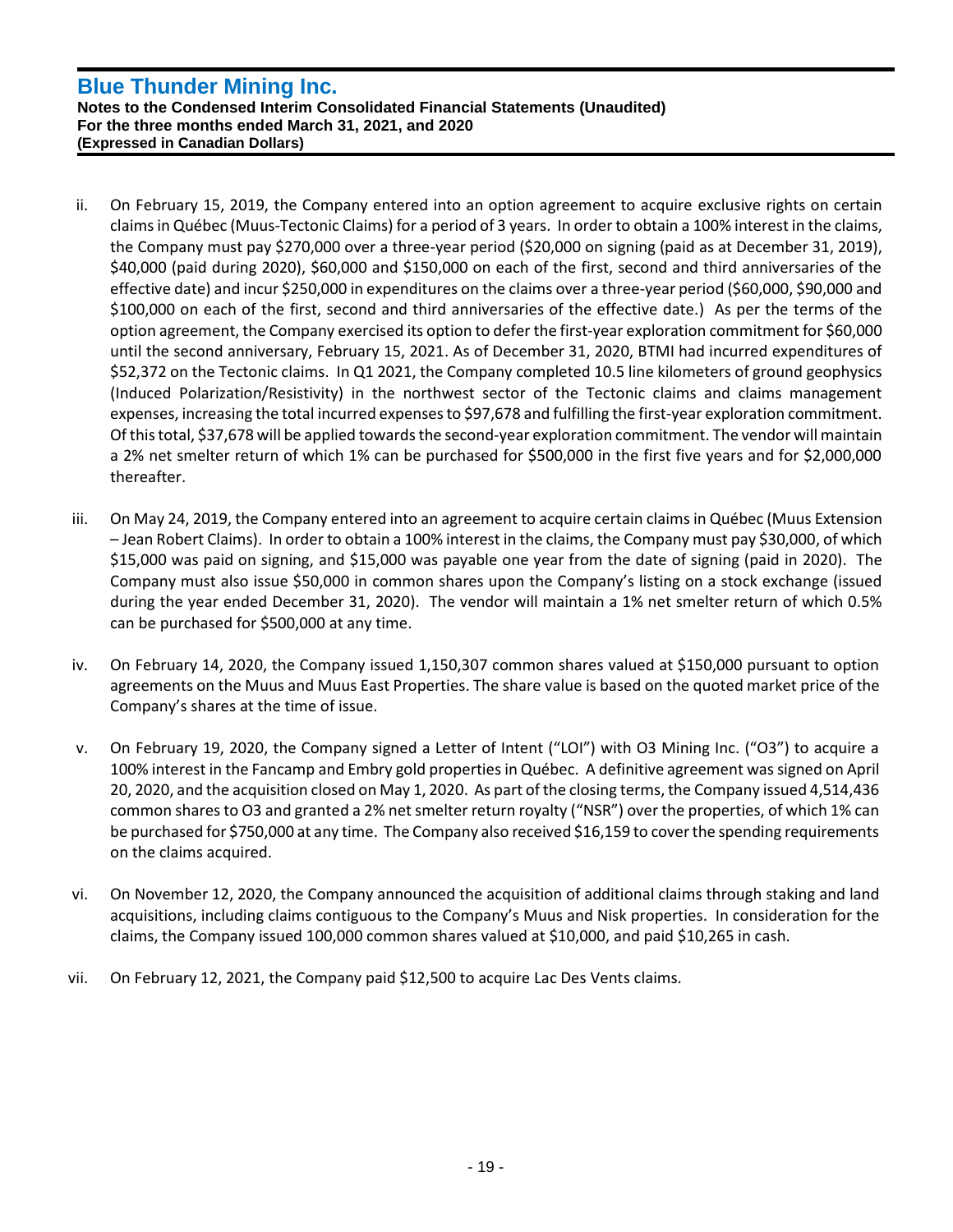**Notes to the Condensed Interim Consolidated Financial Statements (Unaudited) For the three months ended March 31, 2021, and 2020 (Expressed in Canadian Dollars)**

#### **14. Exploration and evaluation expenditures**

| Three months ended March 31,                                     | 2021      | 2020     |
|------------------------------------------------------------------|-----------|----------|
| Geology/Field                                                    |           |          |
| Consulting (contract geologists and other technical specialists) | \$103,275 | \$30,000 |
| Assays                                                           | 81,715    | 12,903   |
| Camp, field expenses (including geochemistry and geophysics)     | 76,644    |          |
| Claim maintenance                                                | 65,239    | 42,979   |
| Drilling (including supplies and logistics expenses)             | 31,209    |          |
| Travel, transportation                                           | 2,408     |          |
| <b>Financial/Administrative Support</b>                          |           |          |
| Other (includes CSR, Environment, G&A, insurance, legal etc.)    | 31,540    |          |
|                                                                  | \$392,030 | \$85.882 |

#### **15. General and administrative expenses**

| Three months ended March 31,       | 2021      | 2020      |
|------------------------------------|-----------|-----------|
| Management and consulting fees     | \$92,800  | \$45,811  |
| Office and general                 | 42,269    | 53,734    |
| Professional fees                  | 21,790    | 83,729    |
| Share-based compensation (note 11) | 15,383    |           |
| Regulatory fees                    | 11,983    | 28,220    |
|                                    | \$184,224 | \$211,494 |

#### **16. Related Party Balances and Transactions**

Related parties as defined by IAS 24 - *Related Party Disclosures* include members of the Board of Directors, key management personnel, and any companies controlled by these individuals. Key management personnel include those persons having authority and responsibility for planning, directing, and controlling activities of the Company being directors and executive management, comprising of the Chief Executive Officer and the Chief Financial Officer.

The transactions noted below are in the normal course of business and approved by the Board of Directors in adherence to conflict-of-interest laws and regulations.

Remuneration of directors and key management personnel of the Company was as follows:

| Three months ended March 31,                              | 2021      | 2020     |
|-----------------------------------------------------------|-----------|----------|
| Consulting fees - general and administrative expenses     | \$92,800  | \$41,250 |
| Consulting fees – exploration and evaluation expenditures |           | 30,000   |
| Share-based compensation                                  | 14,186    |          |
|                                                           | \$106,986 | \$71.250 |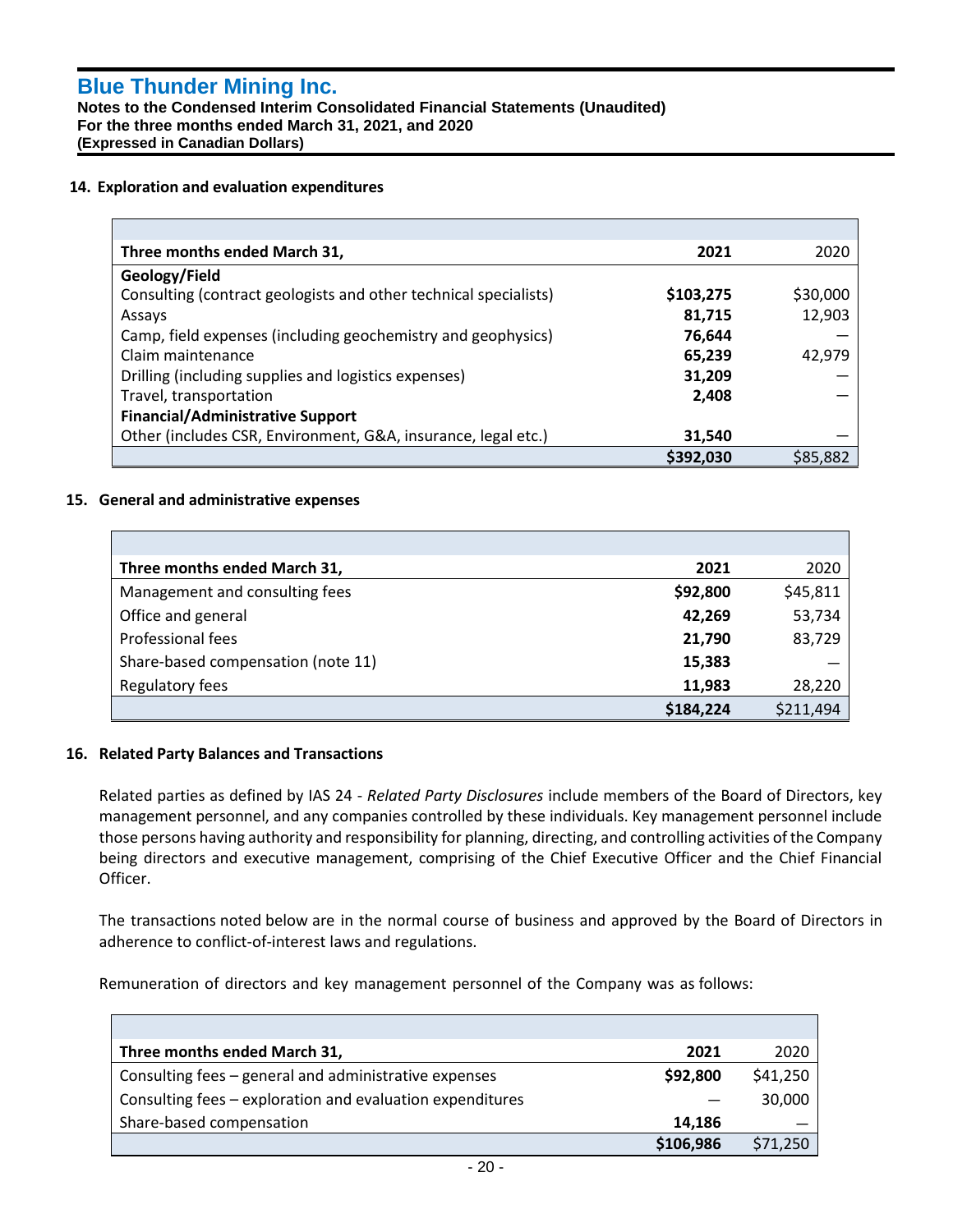**Notes to the Condensed Interim Consolidated Financial Statements (Unaudited) For the three months ended March 31, 2021, and 2020 (Expressed in Canadian Dollars)**

Consulting fees included in general and administrative expenses include amounts paid to Grove Corporate Services Ltd., a corporation through which the services of the CFO and Corporate Secretary are provided.

At March 31, 2021, a total of \$13,504 (December 31, 2020 - \$51,982) is owed to officers, directors and companies controlled by officers and directors. These amounts are unsecured, non-interest-bearing, with no fixed terms of repayment.

# **17. Qualifying Transaction**

The BTM Transaction has been recorded as an asset acquisition of the net assets of Platform Eight. In connection with the BTM Transaction, Platform Eight shareholders received one common share of BTMI for each common share of Platform Eight. As a result of the BTM Transaction BTMI issued 9,604,068 common shares valued at \$0.111 per share, totaling \$1,062,444 of consideration. Consideration for the BTM Transaction will also include the fair value of BTMI's replacement options and warrants which are valued at \$48,032 and \$10,972, respectively, based on the Black-Scholes pricing model with the following assumptions: share price of \$0.11 per common share, expected dividend yield of 0%, expected volatility of 100%, risk free rate of 1.5%, expected life of 4.28 years for the options and 1.28 years for the warrants. Upon completion of the BTM Transaction, existing shareholders of Blue Thunder and Platform Eight will own approximately 81.0% and 19.0% of the combined company respectively, on a basic shares outstanding basis.

The statements of financial position, loss and comprehensive loss, statements of changes in shareholder's equity and cash flows reflect the following qualifying transaction adjustments:

| Purchase Price Consideration Paid                                      |             |
|------------------------------------------------------------------------|-------------|
| Estimated fair value of Platform Eight shares (i)                      | \$1,062,444 |
| Estimated fair value of Platform Eight options (ii)                    | 48,032      |
| Estimated fair value of Platform Eight warrants (iii)                  | 10,972      |
| <b>Total Consideration</b>                                             | \$1,121,448 |
|                                                                        |             |
| Net Assets Acquired                                                    |             |
| Cash                                                                   | 525,000     |
| Excess of purchase price over fair value of assets acquired (expensed) | \$596,448   |

- i. The estimated value of the 9,604,068 Platform Eight shares issued was based on the financing price as completed by BTMC on January 10, 2020 at \$0.11 (implied equity value of the \$0.13 unit offering). See note 1 – *Nature of Operations*.
- ii. The estimated value of \$48,032 of the 600,000 Platform Eight options issued was based on a Black-Scholes valuation model with the following assumptions: share price of \$0.11 per common share, expected dividend yield of 0%, expected volatility of 100%, risk free rate of 1.5%, expected life of 4.28 years.
- iii. The estimated value of \$10,972 of the 214,162 Platform Eight warrants issued was based on a Black-Scholes valuation model with the following assumptions: share price of \$0.11 per common share, expected dividend yield of 0%, expected volatility of 100%, risk free rate of 1.5%, expected life of 1.28 years.